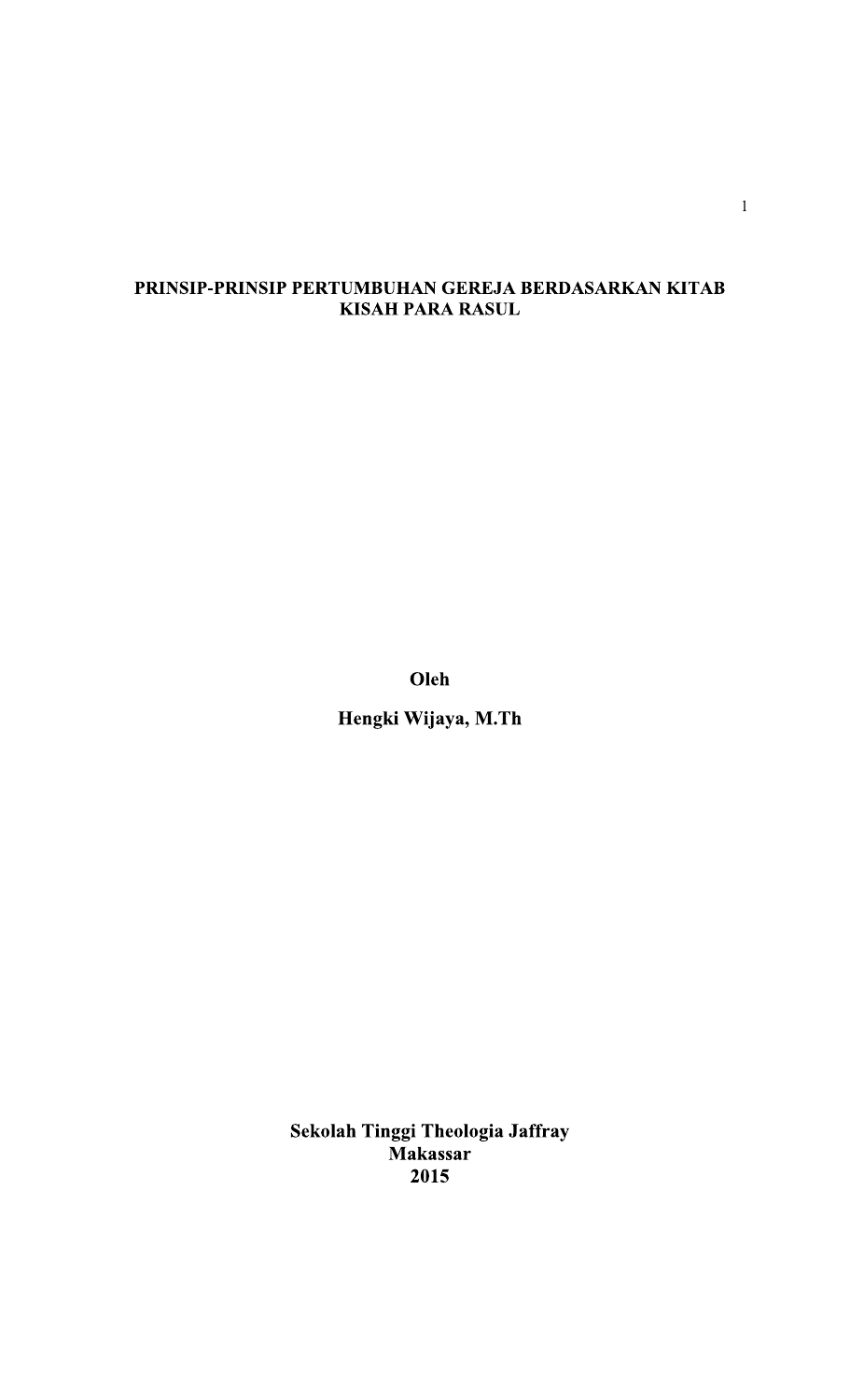#### **BABI**

### **PENDAHULUAN**

#### **Latar Belakang Masalah**

Pertumbuhan gereja-gereja di Indonesia secara kuantitas dapat dilihat dengan semakin banyaknya jumlah gereja, namun jumlah jemaat mengalami peningkatan yang lambat. Dengan kata lain, banyaknya perpindahan jemaat dari satu gereja lama ke gereja yang baru. Di sisi lain, banyak pula orang percaya yang baru yang belum menjadi anggota tetap gereja dan terlibat dalam gereja.

Alkitab mencatat dalam Kitab Kisah Para Rasul bagaimana jemaat mula-mula bertumbuh dengan pesat, baik secara kuantitas maupun kualitas. Pertumbuhan dalam jemaat mula-mula ini tidak terlepas daripada peranan Roh Kudus dan merupakan inisiatif Allah dalam melakukan kehendak-Nya. Oleh karena itu, setiap anggota jemaat mengetahui prinsip-prinsip pertumbuhan gereja berdasarkan Firman Tuhan. Kitab Kisah Para Rasul adalah salah satu kitab yang cukup banyak memuat sejarah pertumbuhan gereja mula-mula. Oleh sebab itu, kitab tersebut tentu juga menjelaskan prinsip-prinsip pertumbuhan gereja yang dapat diimplementasi bagi gereja masa kini.

Gereja banyak kali disebut seperti sebuah organisme yang hidup, bukan mati. Itu sebabnya, jika sebuah gereja sehat, ia secara alami pasti mengalami pertumbuhan. Christian Schwarz berkata, "Gereja punya potensi pertumbuhan dengan dirinya dan potensi ini adalah pemberian dari Allah."<sup>1</sup>

Sebagai organisme, gereja ibarat makhluk hidup yang mempunyai kehidupan dan mempunyai kemampuan untuk pertumbuhan secara alamiah, bahkan pertumbuhan alamiah ini bukan sesuatu upaya pertumbuhan yang dapat dilakukan oleh kemampuan manusia. Rick Warren berkata, "Gereja adalah organisme yang hidup, dan semua yang hidup secara alamiah bertumbuh. Tugas kita adalah menyingkirkan rintangan yang menghalangi pertumbuhan. Gereja-gereja yang sehat tidak memerlukan taktik untuk bertumbuh, mereka bertumbuh secara wajar.<sup>2</sup>

<sup>&</sup>lt;sup>1</sup> Christian A. Schwarz, Ringkasan Pertumbuhan Gereja Alamiah (Jakarta: Yayasan Media Buana Indonesia, 1999), 34.<br><sup>2</sup> Rick Warren, *Pertumbuhan Gereja Masa Kini: Gereja yang mempunyai Visi-Tujuan* (Malang: Gandum Mas,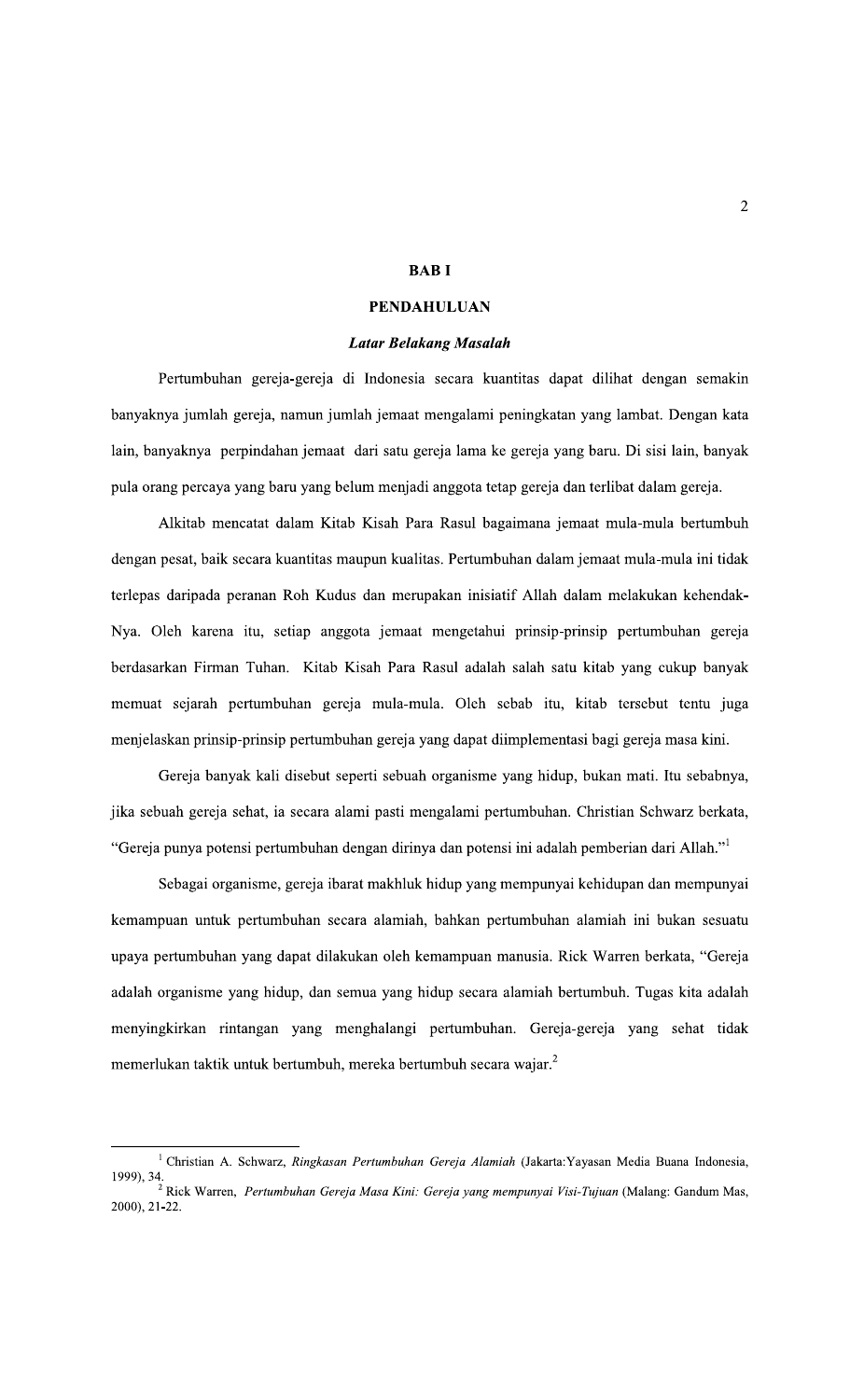Pertumbuhan gereja alamiah adalah kemampuan gereja sebagai organisme hidup, yang mempuinyai kemampuan atyau potensi untuk bertumbuh. Pertumbuhan ini tidak dapat dilakukan oleh manusia. Potensi partumbuhan gereja adalah anugerah, diberikan oleh Allah bagi semua gereja-Nya. Tugas kita (manusia dan segala strateginya) adalah menyingkirkan penghalang yang merintangi pertumbuhan gereja. Jika gereja sehat, maka secara alamiah gereja pasti bertumbuh.<sup>3</sup>

Berdasarkan latar belakang masalah di ataslah yang mendorong penulis untuk menulis judul makalah, "Prinsip-prinsip Pertumbuhan Gereja Berdasarkan Kitab Kisah Para Rasul".

## **Masalah Pokok**

Prinsip-prinsip pertumbuhan gereja adalah pengajaran yang sangat luas dalam Alkitab. Secara khusus dalam tulisan ini akan membahas apa saja yang merupakan prinsip-prinsip pertumbuhan gereja berdasarkan Kitab Kisah Para Rasul?.

#### Tujuan Penulisan

Tujuan penulisan makalah ini adalah untuk mengetahui apa saja prinsip-prinsip pertumbuhan gereja dalam Kitab Kisah Para Rasul.

#### **Manfaat Penulisan**

Manfaat penulisan makalah adalah memberi sumbangan besar bagi usaha pertumbuhan gereja masa kini dan bagi semua orang yang terlibat dalam kegiatan pertumbuhan gereja.

### **Metode Penelitian**

Adapun metode penelitian yang digunakan dalam penulisan ini adalah:

Pertama, menafsirkan kesaksian-kesaksian Alkitab terutama Kitab Kisah Para Rasul yang berhubungan dengan pertumbuhan gereja.

Kedua, mengadakan penelitian kepustakaan (Library Research) yang berhubungan dengan pertumbuhan gereja.

<sup>&</sup>lt;sup>3</sup> Amelia Luise Doeka, Studi Aplikatif Delapan Prinsip Pertumbuhan Gereja Alamiah Ke Dalam Pertumbuhan Gereja GKII Talitakumi Makassar. (Makassar: Tesis Sekolah Tinggi Theologia Jaffray, 2005), 8.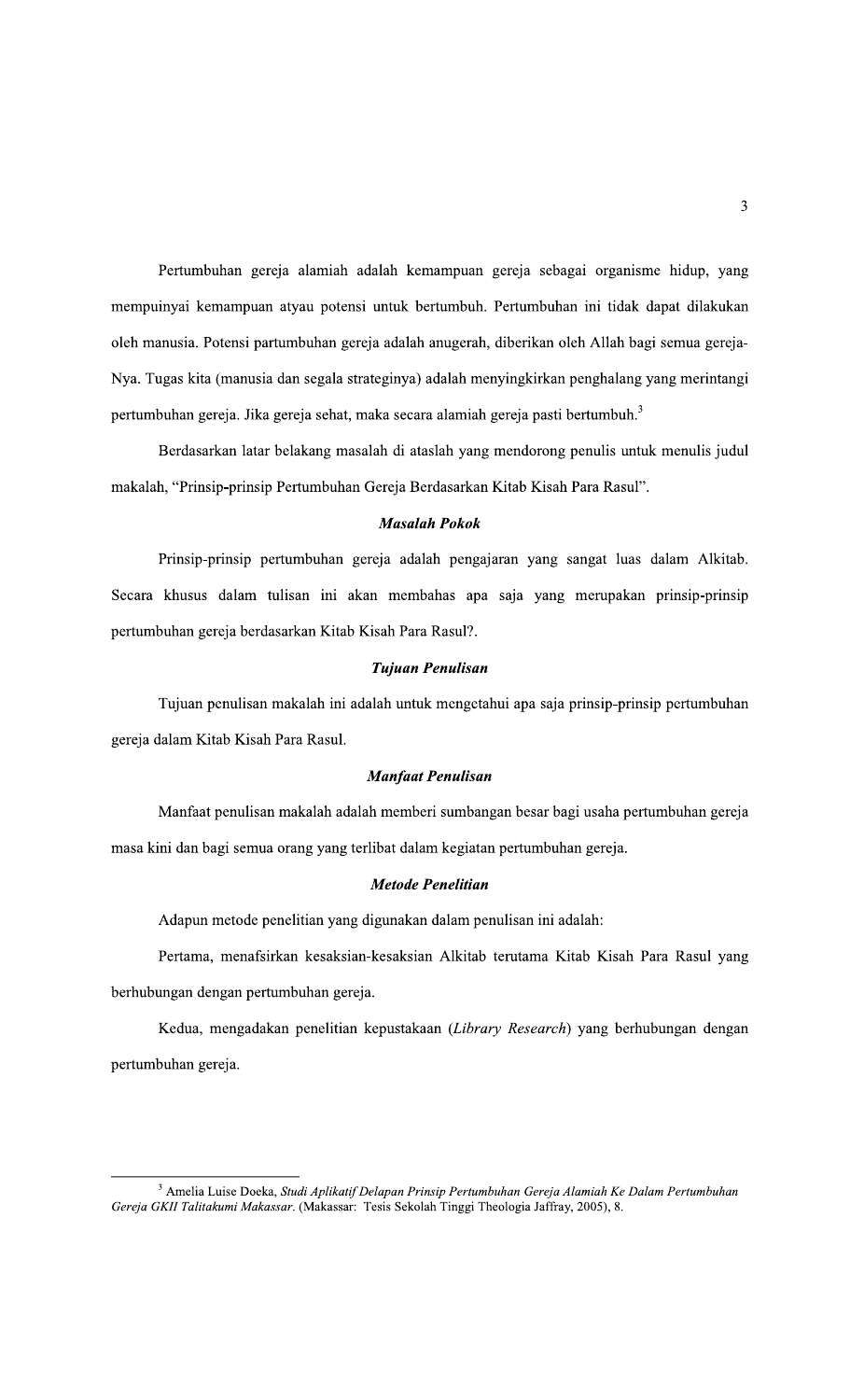## **Batasan Penulisan**

Mengingat begitu luasnya studi pertumbuhan gereja berdasarkan Alkitab maka penulis membatasinya hanya pada pertumbuhan gereja jemaat mula-mula berdasarkan Kitab Kisah Para Rasul untuk menemukan prinsip-prinsip pertumbuahan gereja.

#### Sistematika Penulisan

Untuk pembahasan prinsip-prinsip pertumbuhan gereja berdasarkan Kitab Kisah Para Rasul, maka perlu digambarkan secara sistematis penulisan makalah ini, yaitu sebagai berikut:

Bab I, merupakan bab pendahuluan yang terdiri atas latar belakang masalah, masalah pokok, tujuan penulisan, manfaat penulisan, metode penelitian, batasan penulisan dan sistematika penulisan.

Bab II, menguraikan tentang prinsip-prinsip pertumbuhan gereja berdasarkan Kitab Kisah Para Rasul yang didukung dengan berbagai literatur tentang pertumbuhan gereja.

Bab III, merupakan bab penutup yang mencakup kesimpulan dan saran-saran tentang pertumbuhan gereja.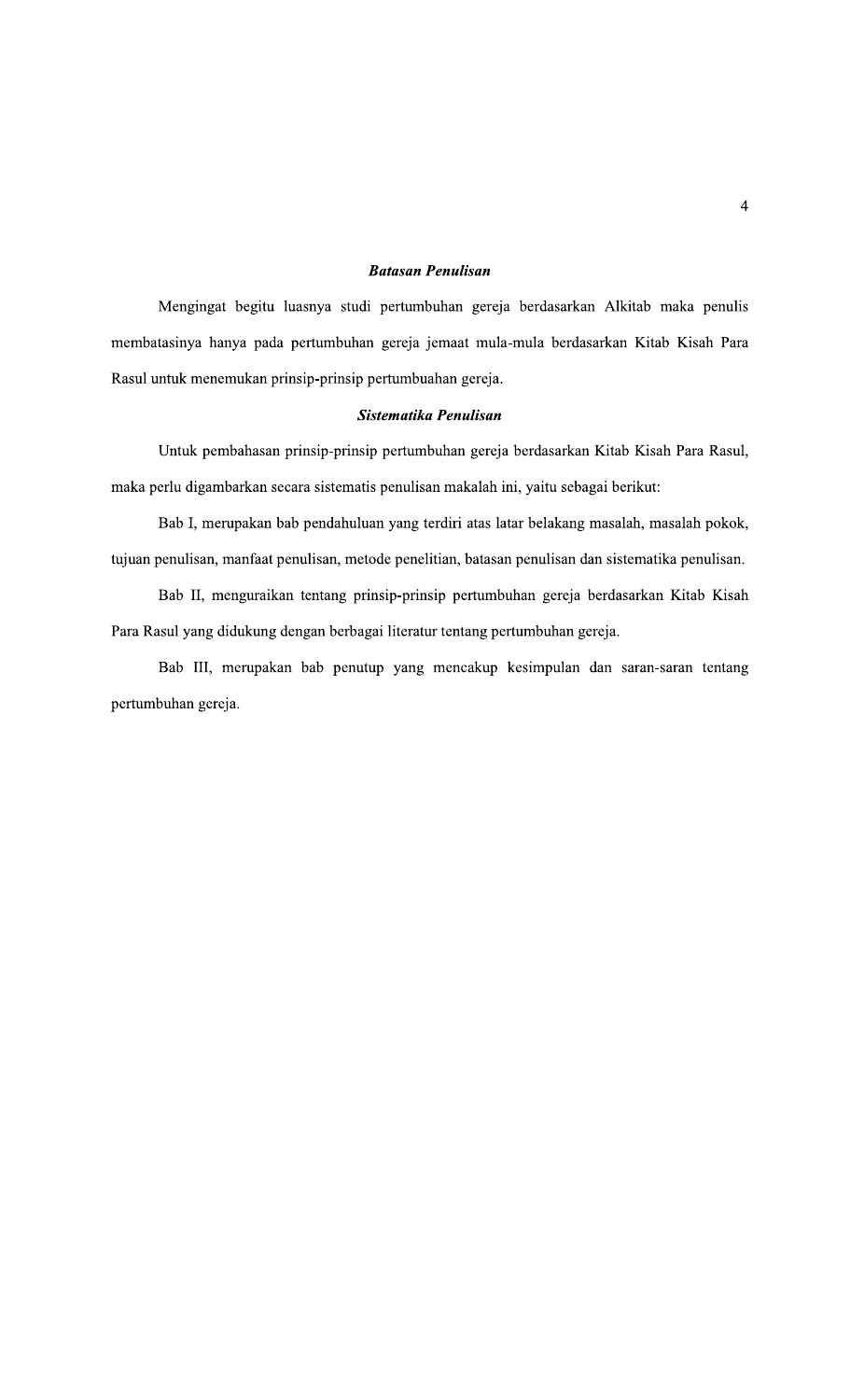## **BABII**

## PRINSIP-PRINSIP PERTUMBUHAN GEREJA PADA ZAMAN GEREJA **MULA-MULA**

#### Pertumbuhan Gereja Adalah Kehendak Allah

Pertumbuhan gereja adalah kehendak Allah karena Allah sendirilah yang menghendaki agar gereja-Nya bertumbuh. Hal ini dengan jelas diungkapkan dalam Firman Tuhan berikut ini. "Orangorang yang menerima perkataannya itu memberi diri dibaptis dan pada hari itu jumlah mereka bertambah kira-kira tiga ribu jiwa" (Kisah Para Rasul 2:41). "...Dan tiap-tiap hari Tuhan menambah jumlah mereka dengan orang-orang yang diselamatkan" (Kisah Para Rasul 2:47).<sup>4</sup> C. Peter Wagner mengungkapkan, "Allah menghendaki agar semua orang diselamatkan dari dosa dan kematian kekal. Allah adalah kasih dan Ia menginginkan agar tiap-tiap orang diperdamaikan kepada-Nya. Karena alasan itulah Ia mengutus Anak-Nya yang tunggal, Yesus Kristus."<sup>5</sup> Kehendak Allah itu sudah jelas, "Ia menghendaki supaya jangan ada yang binasa, melainkan supaya semua orang berbalik dan bertobat" (2 Petrus 3:9). Ia menghendaki semua laki-laki dan perempuan di mana pun juga dating kepada-Nya dan ke dalam gereja-Nya Yesus Kristus. Dengan kata lain merupakan kehendak Allah gereja untuk bertumbuh.<sup>6</sup> Yesus berkata, "Dan Aku pun berkata kepadamu: Engkau adalah Petrus dan di atas batu karang ini Aku akan mendirikan jemaat-Ku dan alam maut tidak akan menguasainya" (Matius 16:18). Disini jelas yang membangun gereja adalah Yesus. Pembangunan gereja adalah pekerjaan Allah dan kehendak Allah dan oleh Allah.

Kitab Kisah Para Rasul menyatakan dengan tegas bahwa tiap-tiap hari "Tuhan" menambah jumlah mereka dengan orang-orang yang diselamatkan (Kisah Para Rasul 2:47). Demikian juga Rasul Paulus menyatakan bahwa "pemberi pertumbuhan" bukan Apollos, bukan juga Paulus tetapi Allah (I Korintus 3:6-7). Maka jelas bahwa kehendak Allah merupakan prinsip mutlak dari

<sup>&</sup>lt;sup>4</sup>Jermia Djadi, Diktat Teologi Pertumbuhan Gereja (Makassar: Sekolah Tinggi Theologia Jaffray, 2012), 32.

<sup>5</sup> C. Peter Wagner, *Strategi Perkembangan Gereja* (Malang: Yayasan Penerbit Gandum Mas, 1996), 28.

<sup>&</sup>lt;sup>6</sup> Jermia Djadi, Diktat Teologi Pertumbuhan Gereja (Makassar: Sekolah Tinggi Theologia Jaffray, 2012), 33.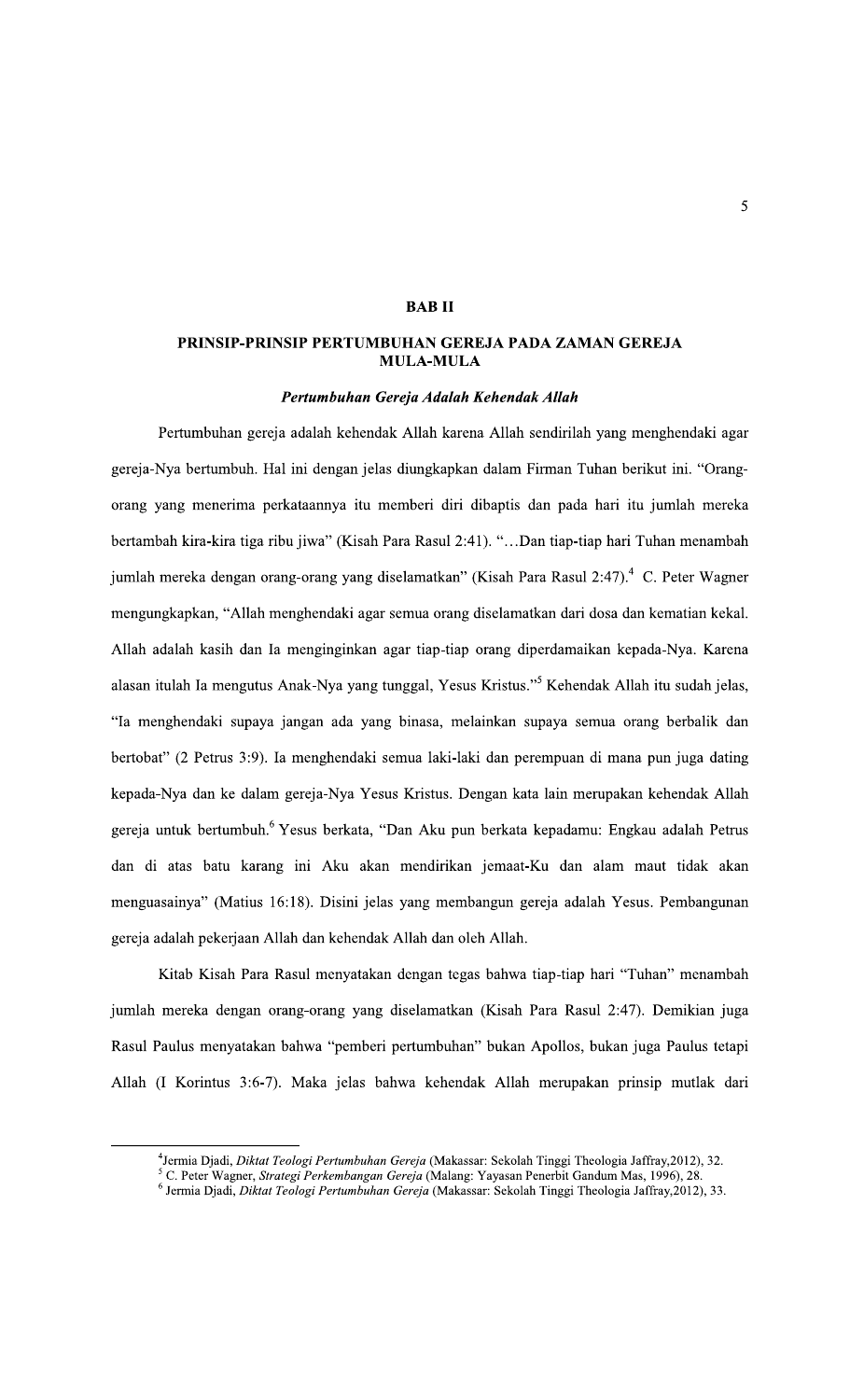pertumbuhan gereja dalam kitab Kisah Para Rasul.<sup>7</sup> Jemaat mula-mula menyadari bahwa Allah menghendaki pertumbuhan gereja yang pesat. Jadi menolak pertumbuhan gereja berarti menolak kehendak Allah.

### Pertumbuhan Gereja Adalah Pekerjaan Roh Kudus

Setiap pasal dalam Kisah Para Rasul merupakan catatan tentang perubahan dramatis yang terjadi atas para rasul oleh karena persekutuan mereka dengan Roh Kudus. Ketika Anda menyambut Roh Kudus, hal yang sama bisa terjadi kepada Anda. Hal ini dibahas lebih mendalam oleh Benny Hinn dalam bukunya Selamat Datang Roh Kudus tentang peranan penting Roh Kudus dalam keseluruhan pasal dalam Kitab Kisah Para Rasul. Sebagai contoh Roh Kudus akan mengubah cara Anda mendengar. Sebelum Tuhan Yesus naik ke sorga, Ia berpesan kepada para murid untuk tidak meninggalkan Yerusalem, tetapi menantikan janji Bapa bagi siapa yang mendengar perkataan-Nya (Kisah Para Rasul 1:4). Ia berkata, "Sebab Yohanes membaptis dengan air, tetapi tidak lama lagi kamu akan dibaptis dengan Roh Kudus" (Kisah Para Rasul 1:5). Mereka tidak hanya mendengar dengan telinga, mereka mendengar dengan hati. Seratus dua puluh orang berkumpul di Ruang Atas dan mulai berdoa.<sup>8</sup>

Dalam Kisah Para Rasul, Roh Kudus sebagai dinamika pertumbuhan gereja tampak dalam hal-hal berikut ini:

Pertama, Roh Kudus memberi kuasa kepada murid-murid untuk bersaksi mulai dari kota Yerusalem sampai ke ujung bumi (Kisah Para Rasul 1:8).

Kedua, Roh Kudus memenuhi rasul-rasul untuk memberitakan nama Tuhan Yesus dengan berani hati kepada orang banyak dan menggerakkan orang-orang untuk bertobat dan percaya kepada Yesus Kristus (Kisah Para Rasul 2-4).

Ketiga, Roh Kudus menambahkan jumlah orang-orang percaya dengan orang-orang yang diselamatkan (Kisah Para Rasul 2:47).

<sup>7</sup> I Ketut Enoh, Prinsip-prinsip Pertumbuhan Gereja Dalam Kisah Para Rasul. (Ujung Pandang: Sekolah Tinggi Theologia Jaffray, 1991), 62.

Benny Hinn, Selamat Datang Roh Kudus (Jakarta: Penerbit Immanuel Publishing House, 2008), 202-203.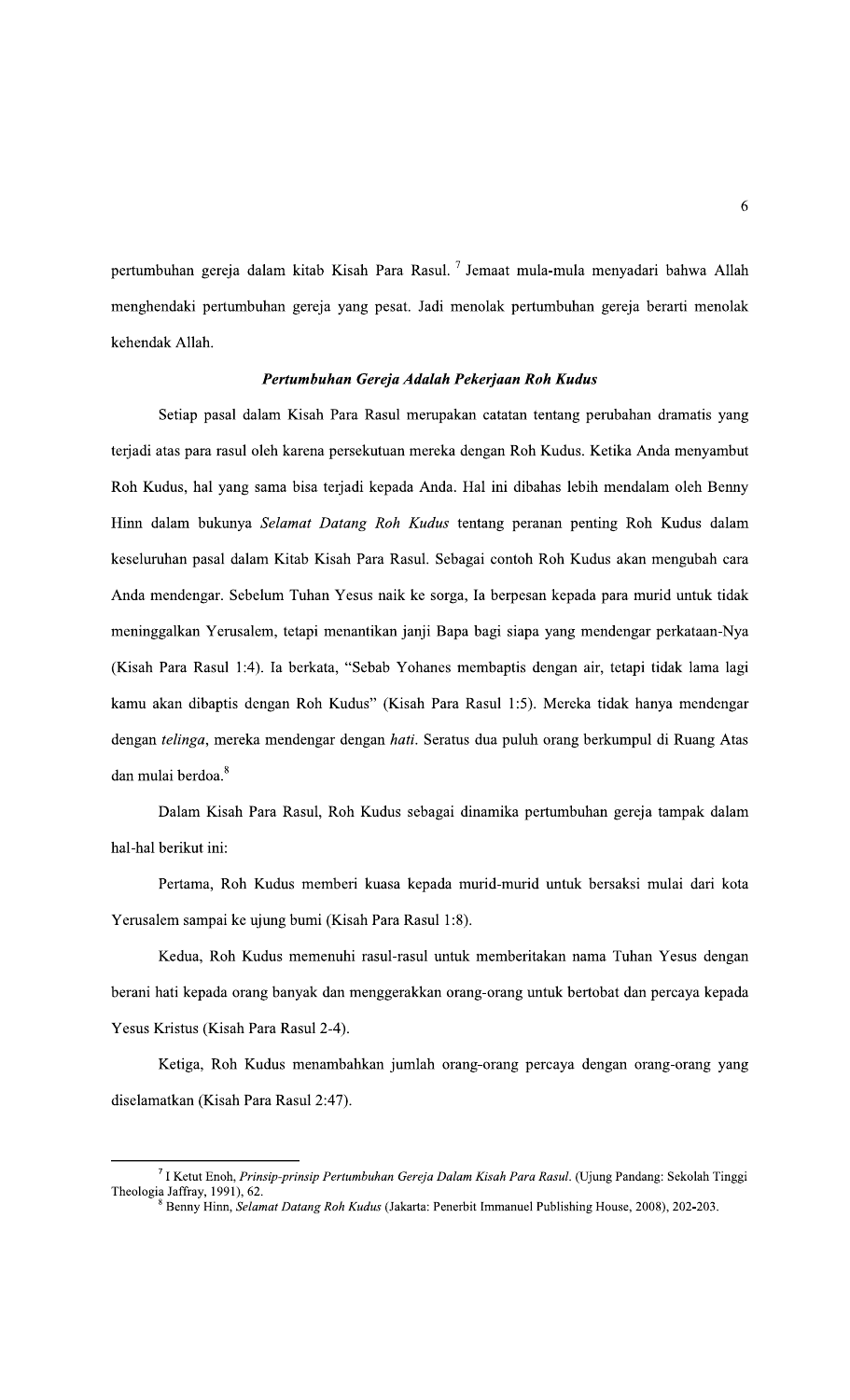Keempat, Roh Kudus memenuhi orang-orang percaya sehingga mereka dapat memberitakan firman Allah dengan berani hati (Kisah Para Rasul 3:31).

Kelima, Roh Kudus mendisiplin orang percaya sehingga mereka hidup dalam ketakutan akan Allah (Kisah Para Rasul 5).

Keenam, Roh Kudus mengkhususkan para pemberita Injil, yaitu Barnabas dan Paulus dan mengutus mereka ke luar untuk memberitakan Injil ke berbagai pelosok dunia sehingga banyak orang percaya dan berdirilah gereja-gereja lokal (Kisah Para Rasul 13).<sup>9</sup>

Roh Kudus diutus oleh Allah Bapa dan Anak (Yohanes 14:16,26;15:26;16:7, Kisah Para Rasul 2:33;5:31-32). Ia menyaksikan dan memuliakan Yesus Kristus (Yohanes 15:26). Roh Kudus dicurahkan pada hari Pentakosta (Kisah Para Rasul 2). Dapat dikatakan bahwa sekarang adalah zaman dari Roh Kudus.<sup>10</sup> Allah hadir dan diam dalam gereja yang adalah Bait Allah melalui Roh-Nya (Efesus 2:21-22). Allah bekerja melalui Roh Kudus untuk membangun gereja-Nya. Tanpa Roh Kudus gereja tidak dapat lahir pada hari Pentakosta. Roh Kudus memberi kuasa kepada muridmurid, kepada gereja untuk menjadi saksi atau untuk bertumbuh (Kisah Para Rasul 1:8).<sup>11</sup>

Roh Kudus membuat jemaat dengan berani memberitakan firman Allah (Kisah Para Rasul 4:31). Roh Kudus membuat Petrus dan Yohanes berani berbicara di depan Mahkamah agama (Kisah Para Rasul 4:8-12). Roh Kudus memimpin Petrus (Kisah Para Rasul 10:19-20). Roh Kudus memberi petunjuk kepada jemaat di Antiokia (Kisah Para Rasul 13:2). Semua ini menunjukkan bahwa Roh Kudus menyebabkan pertumbuhan jemaat. Roh Kudus yang memberikan kelahiran baru, menghidupkan orang percaya. Tanpa Roh Kudus tidak akan ada pertumbuhan gereja dan penginjilan. Dalam Perjanjian Baru Roh Kudus adalah dinamika rohani yang menghasilkan kualitas dan kuantitas dalam pertumbuhan gereja.<sup>12</sup> Dengan melihat dua cara yang khusus di mana Roh Kudus bekerja berkenaan dengan gereja, maka kita akan dengan jelas memahami siapa yang bertanggung jawab atas pertumbuhan sebuah gereja. Roh Kudus mendirikan gereja artinya tidak ada gereja tanpa pekerjaan

<sup>&</sup>lt;sup>9</sup>Jermia Djadi, *Diktat Teologi Pertumbuhan Gereja* (Makassar: Sekolah Tinggi Theologia Jaffray,2012), 36.

<sup>&</sup>lt;sup>10</sup> George W. Peters, A Theology of Church Growth (Michigan:Zondervan Publishing House, 1981),61.

<sup>&</sup>lt;sup>11</sup> Harvey H. Potthoff, Acts Then and Now (New York: Joint Commission on Education and Cultivation Boart of The Methodist Church New York, 1965), 27.

<sup>&</sup>lt;sup>12</sup>Vergil Gerber, Pedoman Pertumbuhan Gereja Penginjilan (Bandung:Yayasan Kalam Hidup, 1973), 192.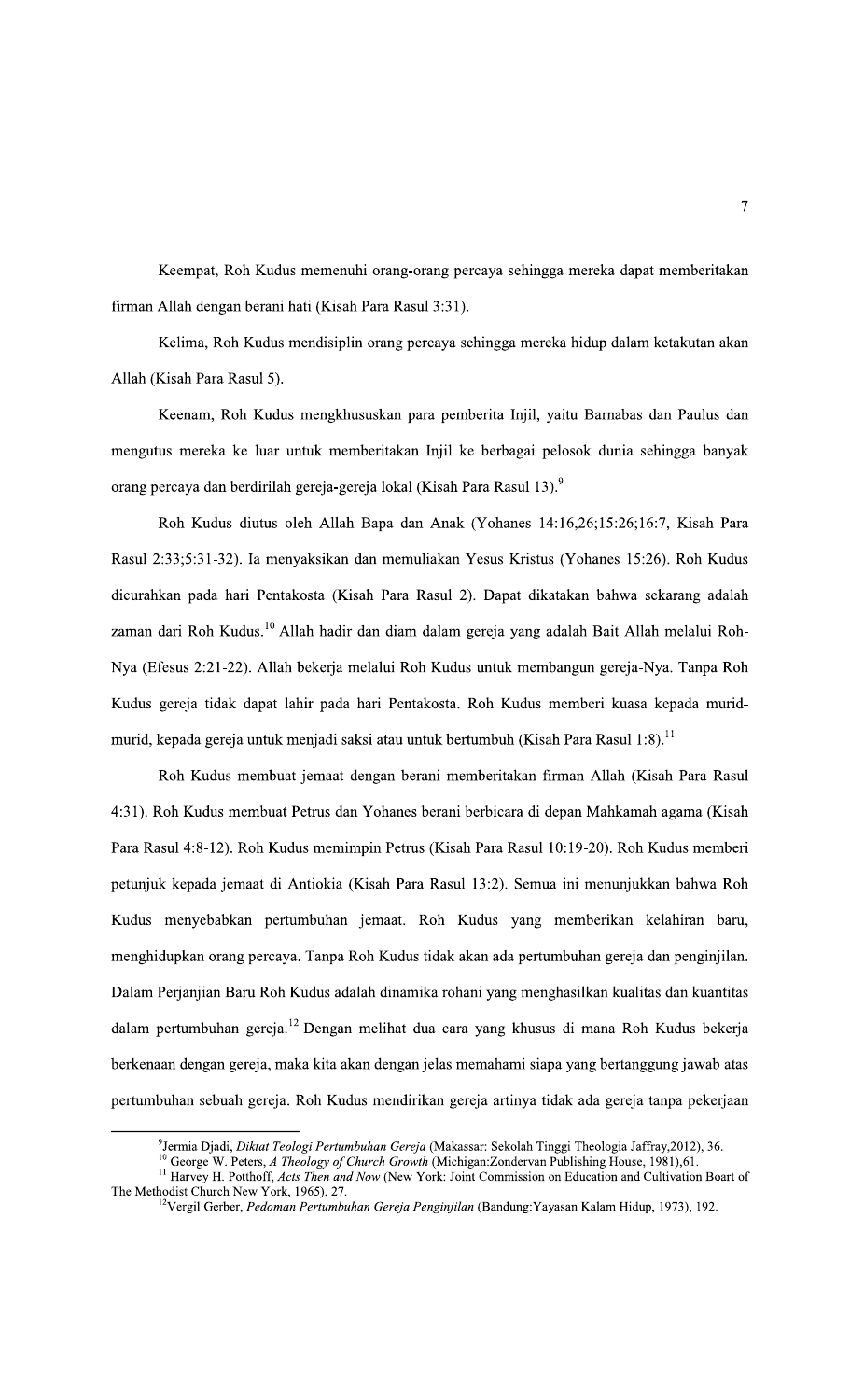Roh Kudus. Roh Kudus membawa orang-orang ke dalam gereja. Kolose 1:14 memperjelas bahwa kita telah dipindahkan dari kerjaan lama ke dalam kerajaan baru. Perubahan ini terjadi karena karya Roh Kudus. Ia mewujudkan perubahan ini melalui sebuah proses tiga langkah yaitu: pertama, Roh Kudus menginsafkan orang akan dosa-dosanya ketika Ia mendirikan gereja (Yohanes 16:8-11;6:44).Langkah kedua dalam pekerjaan Roh Kudus adalah pertobatan. Pertobatan adalah buah dari kesadaran. Ia menyebabkan perubahan itu terjadi . Titus 3:5 menggambarkan proses tersebut "... oleh permandian kelahiran baru dan oleh pembaharuan yang dikerjakan oleh Roh Kudus..." Pokok yang sangat penting adalah bahwa kita sebagai orang-orang berdosa, tidak berperan apa-apa dengan pertobatan kita. Demkian pula para penginjil tidak berperan apa-apa dalam masalah bertobatnya seseorang, selain daripada menyampaikan berita Injil. Ketiga, karya Roh Kudus adalah pengakuan. Dalam 1 Korintus 12:3 kita baca, "... tidak ada seorang pun dapat mengaku, 'Yesus adalah Tuhan' selain oleh Roh Kudus." Cara kedua, Roh Kudus memperlengkapi gereja. Melengkapi berarti tahap demi tahap berkembang menjadi seperti Kristus. Galatia 5:22 menggambarkan sembilan kualitas tingkah laku dan sifat seperti Kristus. Roh Kudus memperlengkapi gereja melalui pemakaian Firman Allah. Ibrani 4:12 menggambarkan Firman Allah itu hidup, kuat dan tajam.<sup>13</sup>Maka dengan demikian pekerjaan Roh Kudus merupakan prinsip pertumbuhan jemaat dalam Kisah Para Rasul.

#### Pertumbuhan Gereja Secara Kuantitas dan Kualitas

Di dalam kitab Kisah Para Rasul, segi kuantitas dari pertumbuhan gereja mula-mula terlihat jelas. Gereja mula-mula yang awalnya terdiri hanya dari 120 orang (Kisah Para Rasul 1:15) bertambah jumlahnya menjadi 3000 orang (Kisah Para Rasul 2:41), lalu tiap-tiap hari Tuhan menambah jumlah mereka (Kisah Para Rasul 2:47), sehingga menjadi 5000 orang (Kisah Para Rasul 4:4), bahkan jumlah ini terus meningkat di mana dituliskan peningkatan itu dengan "banyak orang, semua orang, hampir seluruh kota, banyak murid, bertambah besar jumlahnya (Kisah Para Rasul 13:43-44,48;14:21;16:5;17:4,12).<sup>14</sup>Ini berarti bahwa gereja tidak dapat disebut gereja bertumbuh

<sup>&</sup>lt;sup>13</sup> Ron Jenson dan Jim Stevens, *Dinamika Pertumbuhan Gereja* (Malang: Yayasan Penerbit Gandum Mas, 1996),  $23 - 27$ .

<sup>&</sup>lt;sup>14</sup> Amelia Luise Doeka, Studi Aplikatif Delapan Prinsip Pertumbuhan Gereja Alamiah Ke Dalam Pertumbuhan Gereja GKII Talitakumi Makassar. (Makassar: Tesis Sekolah Tinggi Theologia Jaffray, 2005), 11.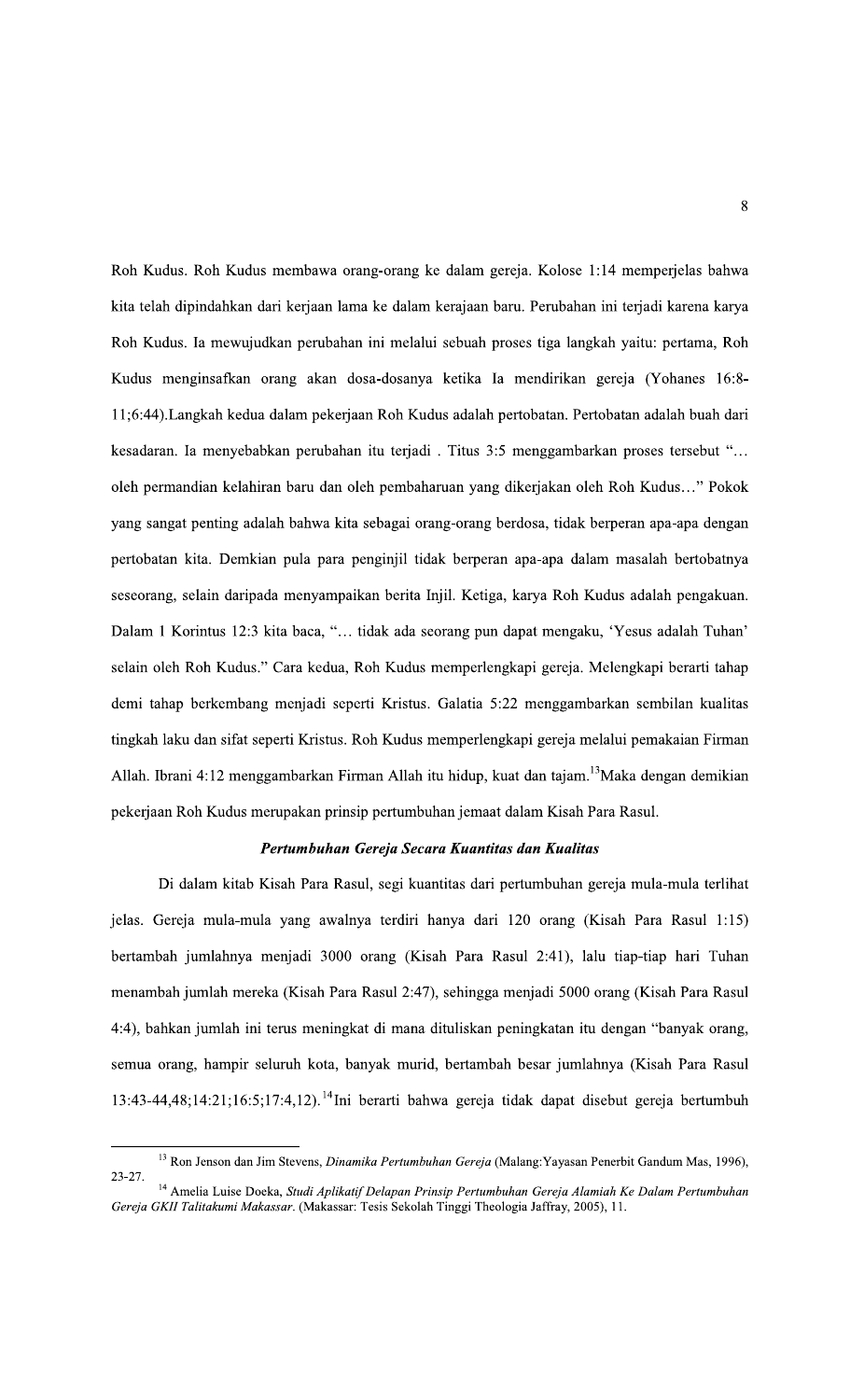ketika gereja itu tidak menampakkan pertambahan dalam jumlah anggota, sekali pun gereja tersebut memiliki gedung besar, banyak uang, beragam kegiatan dan pelayanan. Michel Griffiths berkata, "Kita tidak bisa membangun Bait baru tanpa menambah jumlah batu-batu hidup."<sup>15</sup>

Keberhasilan gereja dalam mengemban tugas dari Tuhan Yesus dapat dilihat dari bertambahnya jumlah orang yang menjadi percaya sebagai hasil pelayanan dari gereja yang bersangkutan dan mendapat penggembalaan dari gereja tersebut. Vergil Gerber mengatakan "Sekalipun hal tersebut bukanlah satu-satunya ukuran bagi gereja yang berhasil, tetapi kesuksesan gereja dalam mengemban tugas sebagian besar dapat dilihat dari kuantitas yang bertambah". <sup>16</sup> Gereja mula-mula pun menampakkan kedua aspek pertumbuhan ini, dimana "Gereja mula-mula bukan hanya bertumbuh secara jumlah tetapi juga dalam mutu imam anggota-anggota jemaat seperti yang dicatat oleh dokter Lukas: Dan mereka disukai oleh semua orang. Dan tiap-tiap hari, Tuhan menambah jumlah mereka dengan orang yang diselamatkan" (Kisah Para Rasul 2:47).

Ron Jenson dan Jim Stevens berkata,

Apabila pertumbuhan gereja terdiri hanya sebagai kenaikan jumlah dengan mengorbankan perkembangan kualitas dan organisasi, maka sebuah mutasi yang tidak sehat akan berkembang dalam tubuh yang semula sehat. Gereja hanya memainkan permainan angkaangka. Sebaliknya jika perkembangan kualitatif tidak mencakup perkembangan kualitatif tidak mencakup perkembangan kuantitatif, produknya juga merupakan mutasi yang tidak sehat. $17$ 

Kunci pertumbuhan kualitas adalah menjadikan murid Kristus dewasa dan sempurna melalui pengajaran sehat tentang firman Allah (Kolose 1:28), dan kedewasaan itu membuat jemaat bertanggung jawab dalam gereja Tuhan, memberikan perannya dalam perkembangan gereja selanjutnya. Tentang hal ini, Michael Griffiths berkata, "Tidak cukup menambah jumlah batu atau bahkan jumlah tumpukan batu. Batu-batu itu harus dibangun hijmenjadi suatu bangunan permanen, kuat dan dibangun indah."<sup>18</sup>

<sup>&</sup>lt;sup>15</sup> Michael Griffiths, Gereja dan Panggilan Masa Kini (Jakarta: BPK Gunung Mulia,n.d),80.

<sup>&</sup>lt;sup>16</sup>Vergil Gerber, Pedoman Pertumbuhan Gereja/Penginjilan (Bandung: Yayasan Kalam Hidup, 1973), 25.

<sup>&</sup>lt;sup>17</sup> Ron Jenson dan Jim Stevens, Dinamika Pertumbuhan Gereja (Malang: Yayasan Penerbit Gandum Mas, 1996), 9.<br><sup>18</sup>Michael Griffiths, Gereja dan Panggilan Masa Kini (Jakarta: BPK Gunung Mulia,n.d), 83.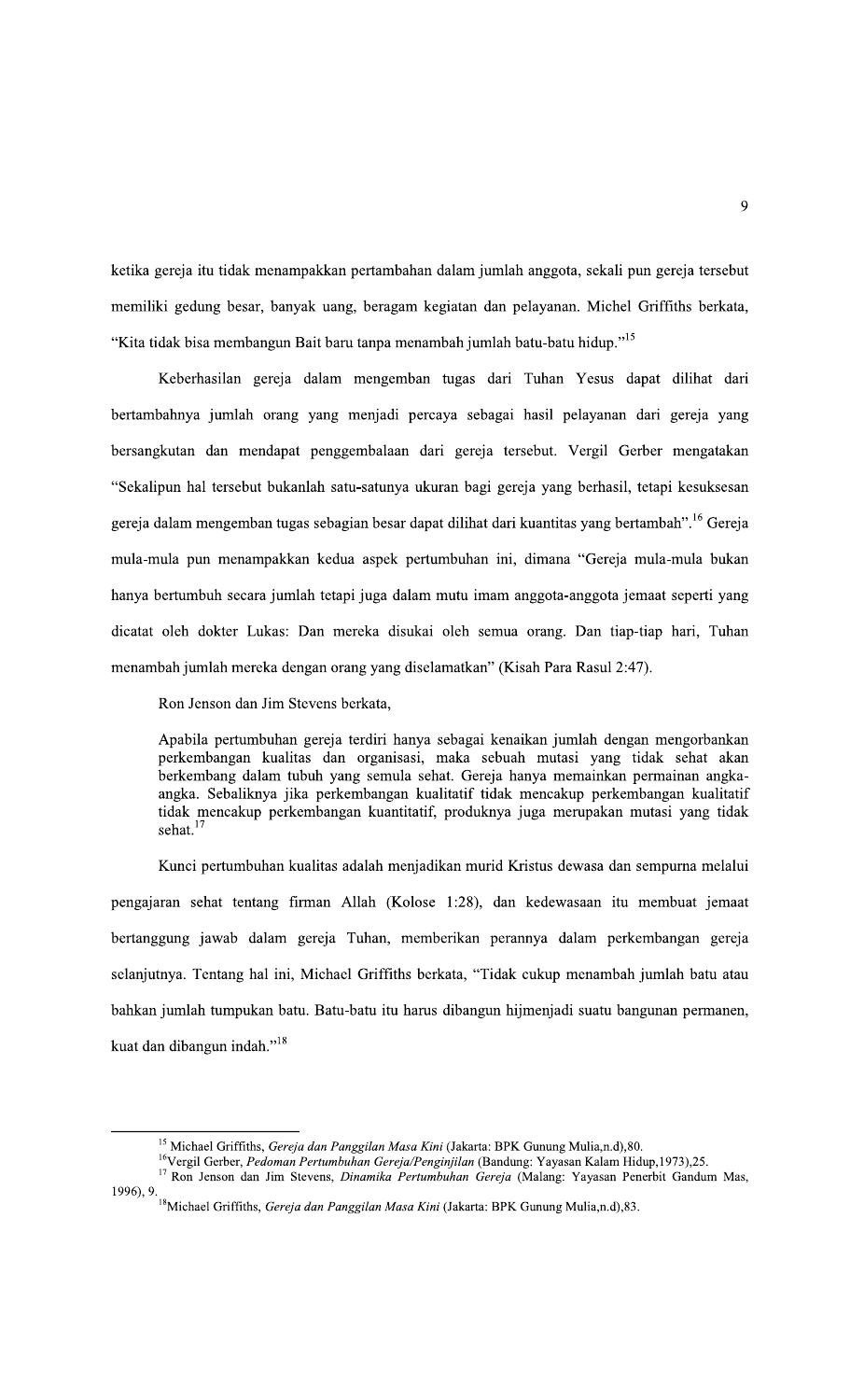Hal ini seharusnya diperhatikan oleh gereja-gereja Tuhan masa kini, dan bukan sekedar mengejar penambahan jumlah, tanpa memerhatikan kualitas jemaat. Dengan kualitas yang baik, otomatis terjadi pertumbuhan jumlah, karena "Kualitas menghasilkan kuantitas atau kualitas menarik kuantitas." Kualitas menunjuk pada jenis murid-murid yang dihasilkan oleh suatu gereja. Kuantitas menunjuk pada jumlah murid yang dihasilkan oleh suatu gereja. Kedua istilah ini tidak terpisah satu sama lain. Anda tidak perlu memilih di antara keduanya.<sup>19</sup> Aspek kuantitas dari sebuah gereja yang bertumbuh nampak dari penambahan jumlah orang percaya, kelompok, penambahan secara geografis dan sebagainya. Sularso Sopater berkomentar tentang jenis pertumbuhan ini dengan "bertambahnya jumlah anggota, kelompok, luas jangkauan pelayanan, organisasi dan sebagainya."<sup>20</sup>

## Faktor-Faktor Pertumbuhan Gereja Mula-Mula

#### Pengajaran Firman Allah

Jemaat mula-mula dikatakan bahwa mereka semua bertekun tiap-tiap hari dalam pengajaran Rasul-rasul (Kisah Para Rasul 2:42,46). Apa yang mereka tekuni, tidak lain adalah belajar tentang firman Allah dari pemimpin mereka yaitu para rasul. Mereka juga mengadakan pertemuan di rumahrumah mereka masing-masing bergilir (Kisah Para Rasul 2:46). Disamping memecahkan roti dan makan bersama-sama tentu sebelumnya mereka mendengarkan uraian firman Tuhan. Pelayanan firman Tuhan tidak boleh diganggu oleh "pelayanan meja". Rasul-rasul segera menyuruh jemaat memilih tujuh orang yang penuh Roh Kudus dan hikmat untuk menangani pelayanan meja (Kisah Para Rasul 6:1-7). Rasul-rasul memandang pelayanan Firman Tuhan sebagai hal yang penting dalam jemaat untuk pertumbuhan jemaat secara rohani.<sup>21</sup>

Mereka tidak saja belajar Firman Tuhan secara teori tapi juga secara praktis atau pada tingkat pengalaman. Mereka belajar kebenaran Firman Tuhan tentang Allah yang Maha Kuasa secara pengalaman melalui mukjizat-mukjizat dan tanda-tanda ajaib yang terjadi di hadapan mereka (Kisah

<sup>&</sup>lt;sup>19</sup> Rick Warren, Pertumbuhan Gereja Masa Kini: Gereja yang mempunyai Visi-Tujuan (Malang: Yayasan Penerbit Gandum Mas, 2000), 57.

Sularso Sopater, "Pertumbuhan Gereja Secara Alkitabiah dan Teologi" dalam Buku Makalah Seminar Pertumbuhan Gereja 1989 (Jakarta:Panitia SPG, 1989), 31.

<sup>&</sup>lt;sup>21</sup> I Ketut Enoh, Prinsip-prinsip Pertumbuhan Gereja Dalam Kisah Para Rasul (Ujung Pandang: Tesis Sekolah Tinggi Theologia Jaffray, 1991),63.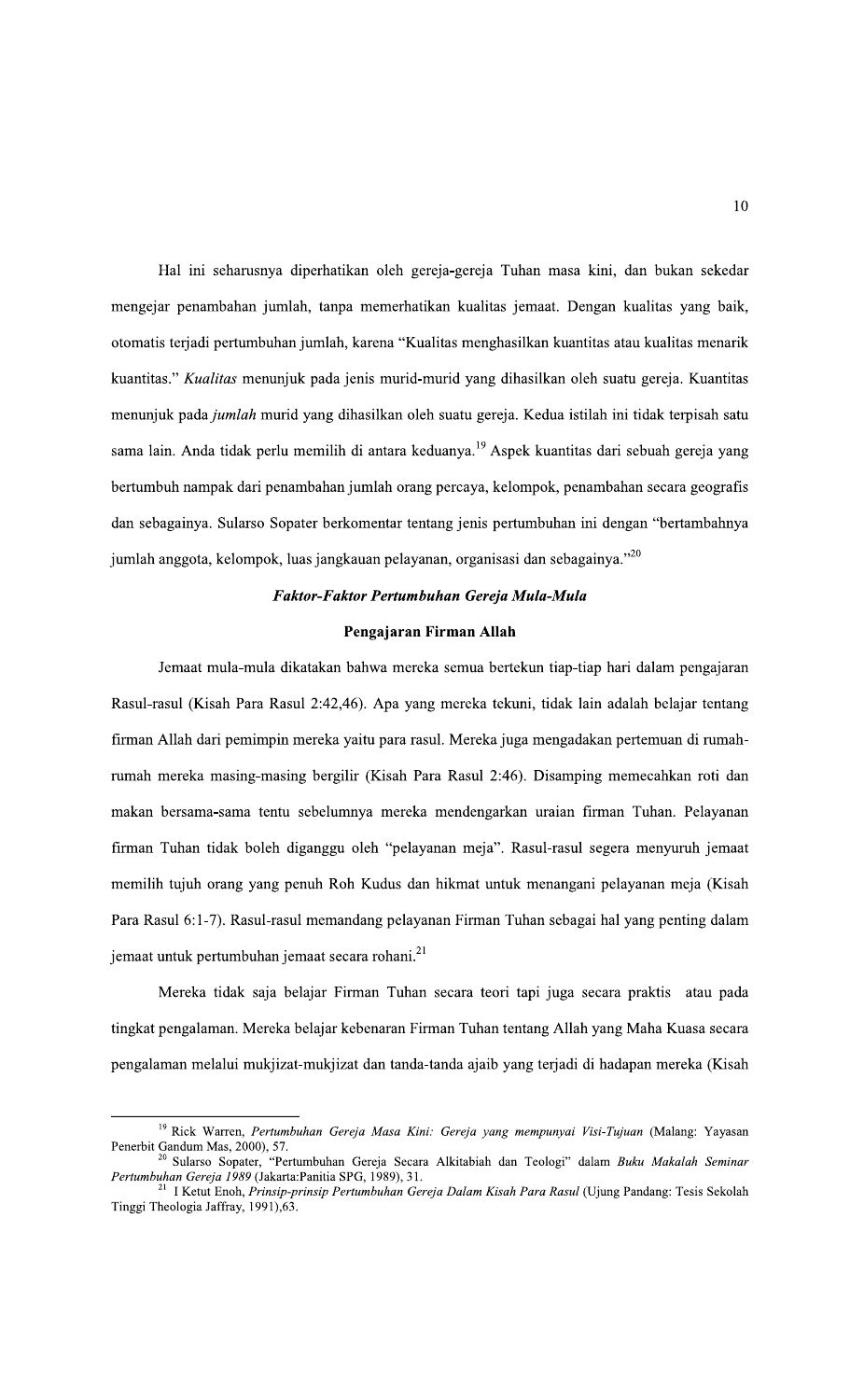Para Rasul 2:1-13;2:43;3:1-10;5:12-16). Mereka belajar tentang kasih Allah dalam kehangatan kasih persekutuan jemaat (Kisah Para Rasul 2:41-47;4:32-37). Mereka belajar banyak kebenaran Firman Tuhan dari contoh kehidupan rasul-rasul. Mereka belajar kebenaran Firman Tuhan tentang doa secara pengalaman melalui doa-doa mereka yang telah terjawab dalam kehidupan jemaat (Kisah Para Rasul 4:23-31). Pemimpin jemaat harus orang yang dipenuhi oleh Roh Kudus (Kisah Para Rasul 2:1-13) dan harus orang yang sungguh-sungguh dipanggil oleh Allah dan setia akan panggilan itu (Kisah Para Rasul 1:6-11;4:8-11;5:25).<sup>22</sup>

#### Persekutuan

Gereja dalam Kisah Para Rasul ditandai oleh "persekutuan". "Mereka bertekun dalam pengajaran, rasul-rasul dan dalam persekutuan. Dan mereka selalu berkumpul untuk memecahkan roti dan berdoa" (Kisah Para Rasul 2:42). Persekutuan berarti saling berbagi satu sama lain.<sup>23</sup> Dalam persekutuan itu anggota jemaat mula-mula saling memberi. Dalam persekutuan yang kekurangan dicukupi sehingga tak kekurangan. Dalam persekutuan mereka saling dikuatkan, saling dihiburkan. Mengadakan persekutuan bagi orang-orang percaya adalah hal yang sangat penting, ketika mereka beribadah kepada Tuhan dan berpuasa, berkatalah Roh Kudus khususkanlah Barnabas dan Saulus bagi-Ku untuk tugas yang telah Kutentukan bagi mereka (Kisah Para Rasul 13:2).

George Eldon Ladd mengatakan, "Persekutuan adalah orang yang terpilih tanpa melihat status sosial, pendidikan, kekayaan atau warna kulit dengan sederhana disebut orang pilihan Allah, gereja adalah persekutuan orang kudus atau orang yang disucikan yang lazim digunakan oleh Paulus untuk menjelaskan orang-orang Kristen".<sup>24</sup>

Dalam persekutuan atau perkumpulan orang-orang percaya bukanlah sekedar berkumpul, namun di dalam perkumpulan ibadah itulah setiap umat saling menasehati, menguatkan dan menghibur serta mendoakan. "Di tempat itulah mereka menguatkan hati murid-murid itu dan menasehati supaya mereka bertekun dalam iman" (Kisah Para Rasul 14:22). Yakob Tomatala

<sup>&</sup>lt;sup>22</sup> I Ketut Enoh, Prinsip-prinsip Pertumbuhan Gereja Dalam Kisah Para Rasul(Ujung Pandang: Tesis Sekolah Tinggi Theologia Jaffray, 1991), 67-68.

<sup>&</sup>lt;sup>23</sup> Ralph H. Elliott, Church Growth That Counts, (Valley Forge:Judson Press, 1982), 105.

<sup>&</sup>lt;sup>24</sup> George Eldon Ladd, Teologi Perjanjian Baru Jilid II (Bandung: Yayasan Kalam Hidup, 1999), 335.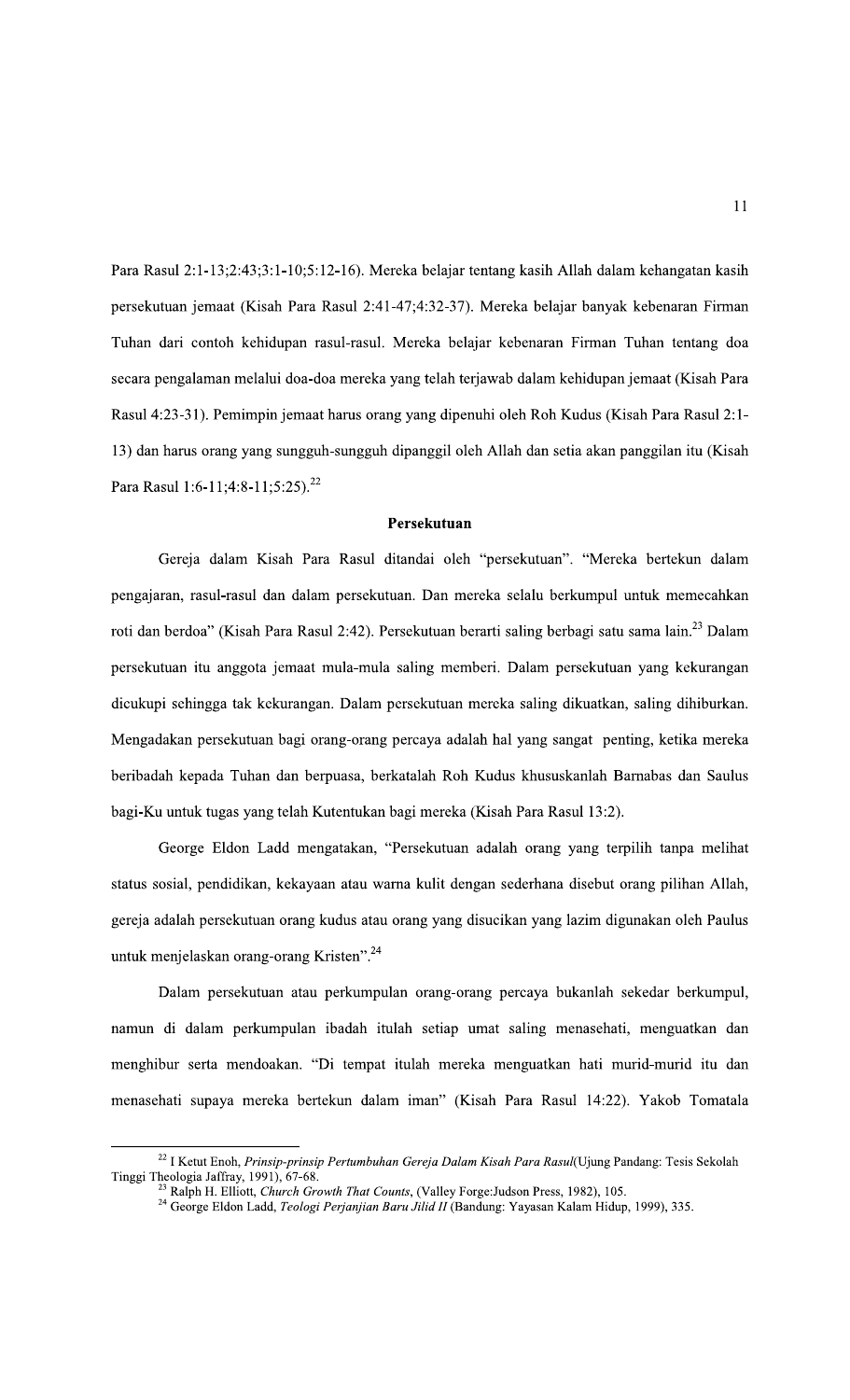mengatakan, "Persekutuan merupakan langkah penguatan dan peneguhan dari Allah bagi kehidupan umat-Nya yang dibangun di atas Firman-Nya. Dari persekutuan umat Tuhan inilah tugas pekabaran Injil dapat dilakukan secara bertanggung jawab".<sup>25</sup> Persekutuan umat Tuhan yang beribadah, berdoa, dan pengajaran Firman Tuhan mewujudkan kesehatian dalam memuliakan Tuhan.

### Bertekun dalam Doa

Dalam Kisah Para Rasul 2:41-47, orang percaya mula-mula bertekun dalam pengajaran rasulrasul dalam persekutuan dan dalam doa (ayat 41,43). Mereka hidup dalam persatuan dan kasih (ayat 42), di mana mereka memecahkan roti bersama-sama, segala kepunyaan mereka adalah kepunyaan bersama, mereka saling menolong dalam kekurangan (ayat 44-46;Kisah Para Rasul 2:32-37), bahkan mereka disukai semua orang tentunya karena kesaksian hidup mereka yang menjadi berkat bagi lingkungannya atau orang tidak percaya lainnya (Kisah Para Rasul 2:47), sehingga tiap-tiap hari Tuhan menambah jumlah mereka dengan orang yang diselamatkan. Di sini nyata bagaimana kualitas yang baik dari jemaat mula yang menghasilkan pertumbuhan kualitatif.<sup>26</sup> Allah yang memberi pertumbuhan, oleh karena itu kita harus berdoa kepada-Nya (1 Korintus 3:6).

Orang-orang percaya bertekun dalam doa (Kisah Para Rasul 2:42;4:27-31). Karena doa jemaat inilah rasul-rasul diperlengkapi dengan keberanian untuk menyampaikan Firman Tuhan (Kisah Para Rasul 4:5-22;5:26-42; 13:46-48; 14:17;16:19,34) dan kuasa untuk mengadakan mukjizat, dengan demikian Firman Tuhan diberitahukan walau mendapat tantangan dan semakin nyata kuasanya sehingga semakin banyak orang yang menjadi percaya. Melalui doa, Allah menolong rasulrasul yang berada dalam kesulitan. Jemaat mendoakan Petrus yang dipenjarakan (Kisah Para Rasul 12:4-9) dan dibebaskan oleh malaikat. Paulus dan Silas berdoa sehingga mereka dibebaskan dari penjara melalui gempa (Kis. 16:25-34), dengan demikian mereka dapat melanjutkan pemberitaan

<sup>&</sup>lt;sup>25</sup> Yakob Tomatala, *Teologi Misi* (Jakarta: Leadership Foundation, 2003), 213.<br><sup>26</sup> Amelia Luise Doeka, *Studi Aplikatif Delapan Prinsip Pertumbuhan Gereja Alamiah Ke Dalam Pertumbuhan* Gereja GKII Talitakumi Makassar. (Makassar: Tesis Sekolah Tinggi Theologia Jaffray, 2005), 10.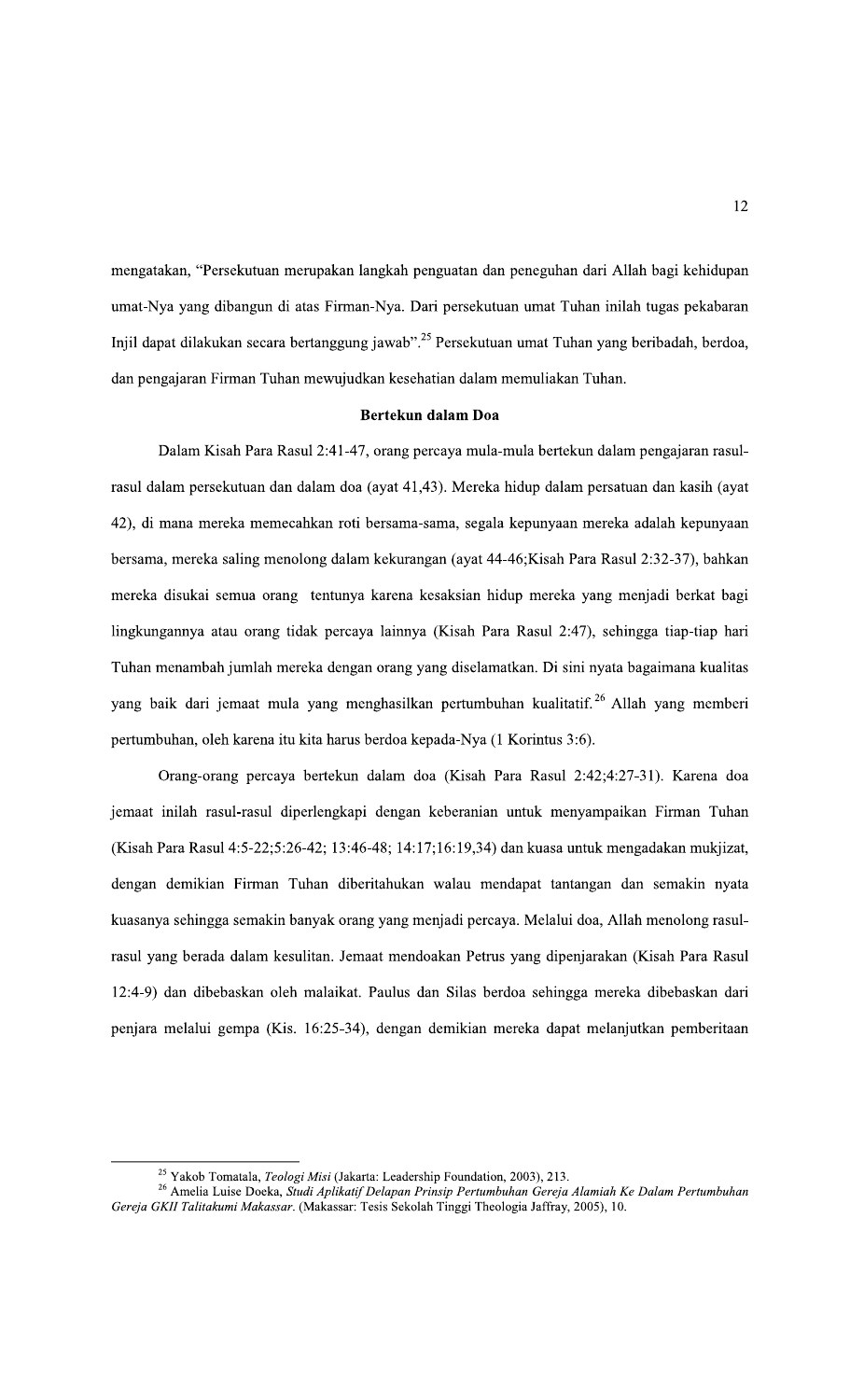Injil. Melalui doa yang dinaikkan oleh Petrus dan Yohanes, orang-orang Samaria beroleh Roh Kudus (Kisah Para Rasul 8:14-15).<sup>27</sup>

## Pemuridan

Kisah Para Rasul menjelaskan bahwa dengan bertambahnya orang-orang percaya maka bertambah pula yang menjadi murid-murid Kristus. Kisah Para Rasul 11:26, "Mereka tinggal bersama-sama dengan jemaat itu satu tahun lamanya, sambil mengajar banyak orang. Di Antiokhialah murid-murid itu untuk pertama kalinya disebut Kristen." Pemuridan mereka untuk menjadi murid dilakukan sepanjang setahun itu dengan pengajaran para rasul. Allah yang merencanakan supaya orang yang mendengar panggilannya itu bertumbuh sehingga menjadi serupa dengan anak-Nya (Roma 8:18-20). Allah yang menghendaki supaya semua anggota jemaat mencapai pertumbuhan yang sesuai dengan kepenuhan Kristus (Efesus 4:12-13). Allah juga menghendaki supaya sekalian bangsa dijadikan muridnya (Matius 28:18-20).<sup>28</sup>

Sebagai jemaat kita dipanggil bukan hanya untuk menjangkau orang lain, tetapi juga untuk mengikuti Kristus, ia harus dimuridkan. Tanggung jawab gereja ialah membina orang-orang mencapai kedewasaan rohani. Inilah kehendak Allah untuk setiap orang percaya. Rasul Paulus menulis, "...bagi pembangunan tubuh Kristus, sampai kita semua telah mencapai kesatuan iman dan pengetahuan yang benar tentang Anak Allah, kedewasaan penuh, dan tingkat pertumbuhan yang sesuai dengan kepenuhan Kristus" (Efesus 4:12b-13).<sup>29</sup>

#### Penginjilan

Yesus menghendaki semua orang percaya, semua gereja Tuhan terlibat dalam penginjilan. Hal ini terlihat ketika Yesus memanggil para murid pertama kali, "Mari, ikutlah Aku, dan kamu akan Kujadikan penjala manusia" (Markus 1). Melalui amanat agung Yesus Kristus sesaat sebelum Ia naik ke sorga, Yesus meminta para murid untuk "menjadikan sekalian bangsa murid Kristus" (Matius 28:

 $27$  Sadrak Mangi', Analisis Penerapan Prinsip-Prinsip Pertumbuhan Gereja Berdasarkan Kisah Para Rasul Di Gereja Kibaid Jemaat Palopo (Ujung Pandang: Skripsi STFT Jaffray, 1999), 10-11.

I Ketut Enoh, Prinsip-prinsip Pertumbuhan Gereja Dalam Kisah Para Rasul. (Ujung Pandang: Tesis Sekolah Tinggi Theologia Jaffray, 1991), 61.

<sup>&</sup>lt;sup>9</sup> Rick Warren, Pertumbuhan Gereja Masa Kini (Jakarta: Yayasan Penerbit Gandum Mas, 1999),112.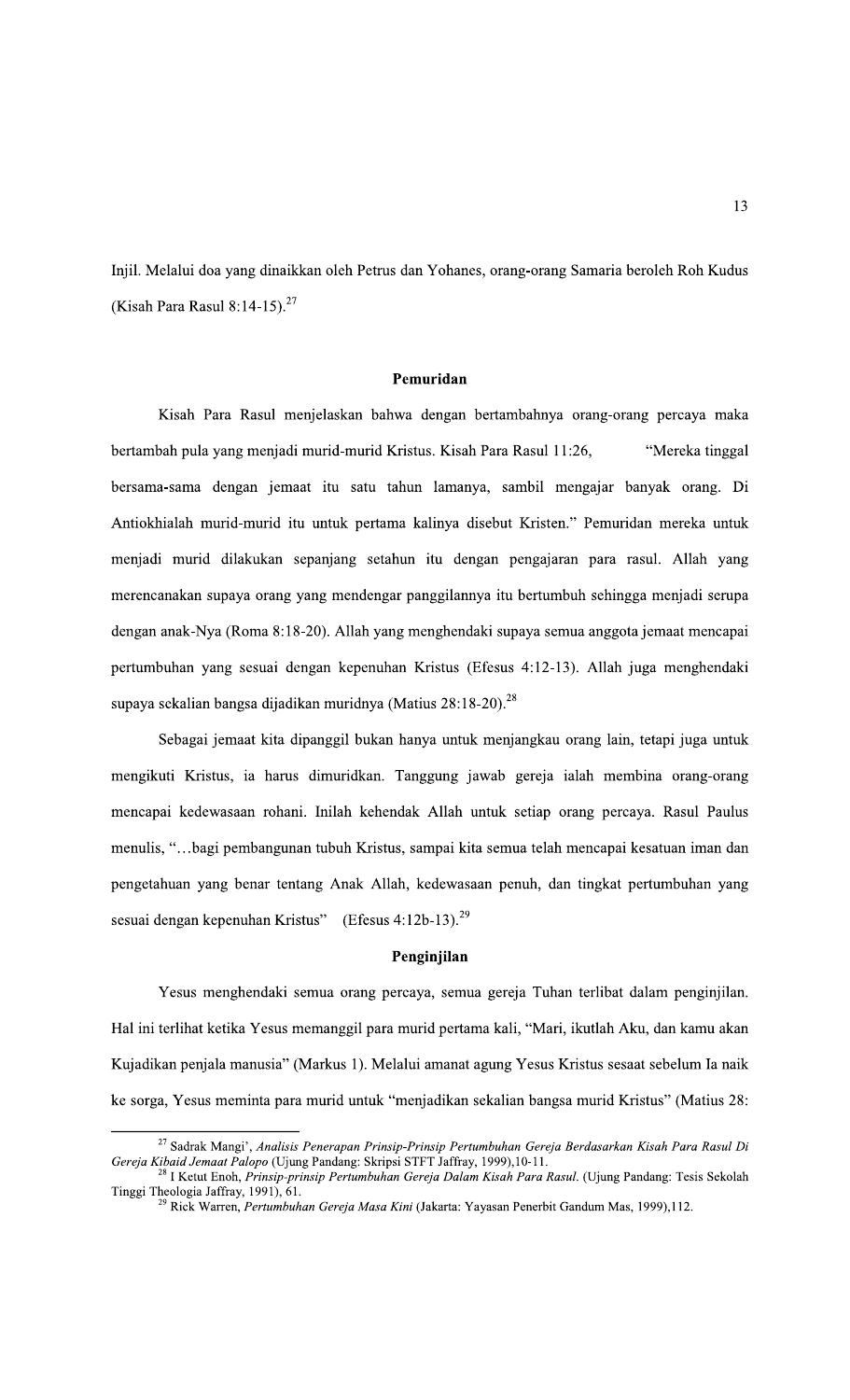19-20); di mana "para murid harus menjadi saksi Kristus dari Yerusalem, Yudea, Samaria, dan sampai ke ujung bumi" (Kisah Para Rasul 1:8). Hal ini juga nampak melalui surat Petrus bahwa orang percaya (gereja Tuhan) "dipanggil dari kegelapan kepada terang Kristus untuk "Memberitakan perbuatan-perbuatan besar Allah" kepada dunia ini (1 Petrus 2:9,10). Itu berarti bahwa "Gereja merupakan sebuah badan di bawah pimpinan Kristus untuk membagikan Injil ke seluruh dunia."30 Secara pribadi kita adalah gereja yang memberitakan dan bersaksi tentang Yesus Kristus. Keterlibatan kaum awam atau jemaat dalam penginjilan menjadi faktor untuk pertumbuhan gereja dapat berjalan dengan benar.

Untuk menemukan model penginjilan yang efektif dapat melihat kepada pola pelayanan Yesus. Yesus melayani orang-orang dalam konteks kebutuhan mereka. Rick Warren berkata, "Kapan saja Yesus menjumpai seseorang Ia pasti mulai berbicara tentang kesulitan mereka, kebutuhan dan minat mereka."<sup>31</sup> Dan metode ini juga diajarkan kepada para murid, di mana sebelum Yesus mengutus mereka, Yesus memberi pesan, "Sembuhkanlah orang sakit; bangkitkanlah orang mati;tahirkanlah orang kusta, usirlah setan-setan. Kamu telah memperolehnya dengan cuma-cuma, karena itu berikanlah pula dengan cuma-cuma (Matius 10:8). Penginjilan yang efektif adalah penginjilan yang berorientasi pada kebutuhan, karena "orang-orang lebih terbuka untuk mendengar Injil ketika mereka mengetahui bahwa berita Injil memiliki hubungan yang langsung dengan kehidupan mereka. Tanggapan terhadap Injil terjadi ketika mereka merasa sebagai suatu kebutuhan."<sup>32</sup> Hal itu juga dilakukan Paulus sebagai rasul dan hamba Allah yang diceritakan dalam Kisah Para Rasul. Panggilan pengalaman Paulus yang memberikan baginya kekuatan untuk tetap menyaksikan Injil bagi bangsa Yahudi maupun bukan Yahudi. Jadi ketahuilah hai saudara-saudara, oleh karena Dialah maka diberitakan kepada kamu pengampunan dosa (Kisah Para Rasul 13:38). Berdasarkan semangat dan keyakinan yang kokoh serta tuntunan dan bimbingan Roh Kudus, Paulus memberitakan Injil Kristus dan bersaksi tentang perbuatan Tuhan kepada pribadi, kepada khalayak

<sup>&</sup>lt;sup>30</sup> D. James Kennedy, Ledakan Penginjilan (Jakarta: E.E. Internasional III dan IFTK Jaffray Jakarta, n.d), 8.

<sup>&</sup>lt;sup>31</sup> Rick Warren, Pertumbuhan Gereja Masa Kini: Gereja yang mempunyai Visi-Tujuan (Malang: Yayasan Penerbit Gandum Mas, 2000), 204.<br><sup>32</sup> Ron Jenson dan Jim Stevevns, *Dinamika Pertumbuhan Gereja* (Malang: Yayasan Penerbit Gandum Mas,

<sup>1996), 247.</sup>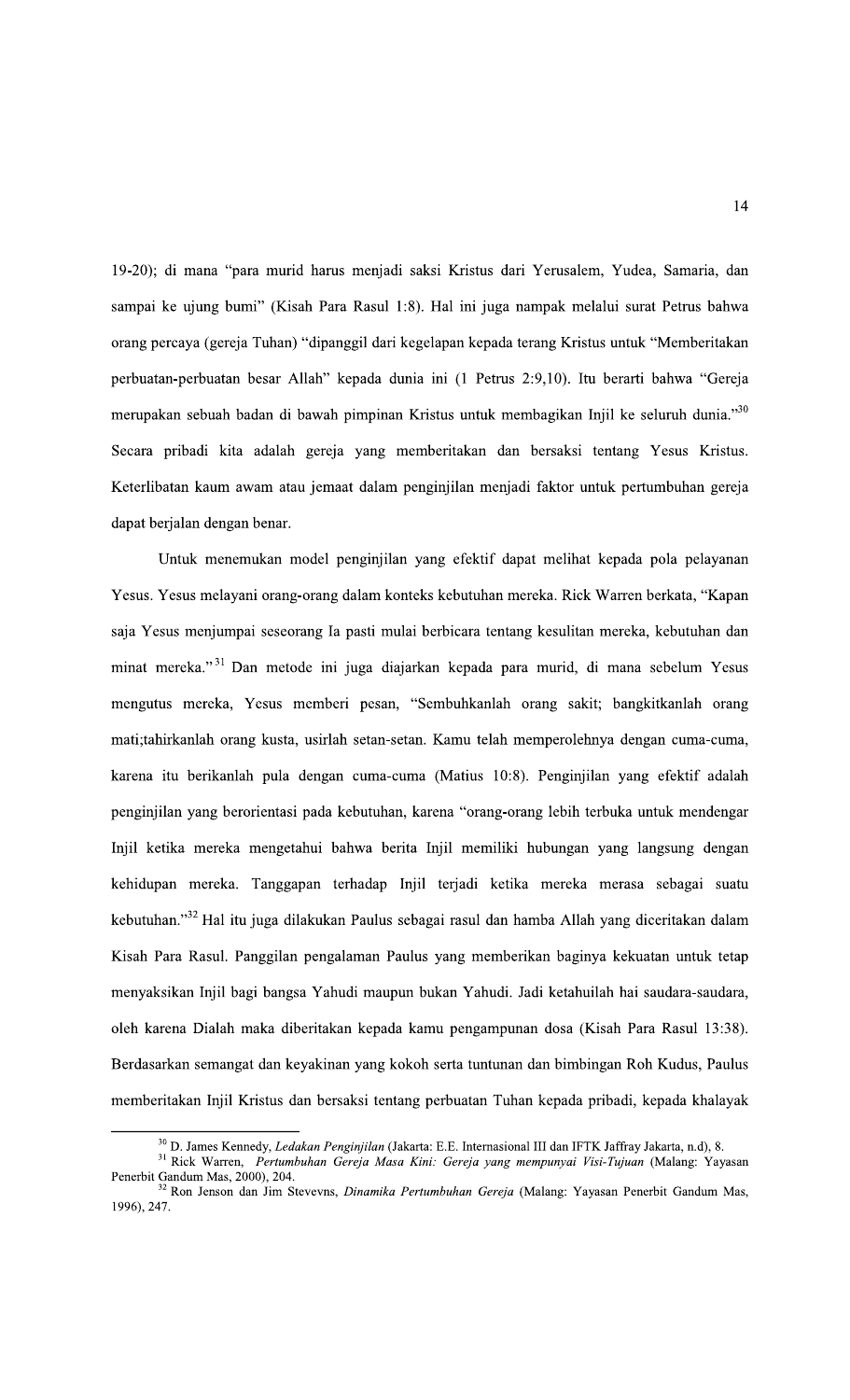ramai, orang-orang Yahudi maupun Yunani dan kepada semua bangsa dalam kehidupannya ketika ia berjumpa dengan Kristus, dengan kesaksian inilah ia memberitakan Yesus Kristus di rumah-rumah ibadat dan mengatakan bahwa Yesus Kristus adalah Anak Allah (Kisah Para Rasul 9:20).

Penginjilan ini dilakukan secara langsung tanpa ada pengutusan secara resmi dari seseorang ataupun dari suatu lembaga tertentu. Penginjilan seperti ini dilakukan oleh rasul-rasul maupun oleh jemaat secara pribadi dalam gereja lokal. Karena penginjilan (khotbah Petrus), tiga ribu orang yang menjadi percaya (Kisah Para Rasul 2:41). Demikian pula lima ribu orang menjadi percaya setelah mendengar Injil yang diberitakan Petrus di Serambi Salomo (Kisah Para Rasul 4:4). Sejumlah besar imam-imam orang Yahudi menjadi percaya karena Firman Tuhan yang semakin tersebar (Kisah Para Rasul 6:7). Karena pemberitaan Firman Tuhan oleh Filipus di Samaria, banyak orang menjadi percaya (Kisah Para Rasul 8:6).<sup>33</sup>

Tugas dalam pelayanan gereja tanpa terkecuali terpanggil untuk bersaksi dan memberitakan pertobatan dan jalan keselamatan sebagaimana Paulus giat untuk meberitakan Injil kebenaran. Dalam Kisah Para Rasul 17:23 dijelaskan, "Dengan tidak memandang lagi zaman kebodohan maka sekarang Allah memberitakan kepada manusia bahwa dimana-mana mereka harus semua bertobat". John Stott mengatakan, "Semua orang Kristen terpanggil sama seperti Yesus Kristus, supaya memberi kesaksian tentang kebenaran, untuk inilah demikian ditambahkan-Nya, Ia lahir dan untuk inilah Ia datang ke dalam dunia (Yohanes 18:37), kebenaran maha tinggi yang menjadi pokok kesaksian kita ialah Yesus Kristus sendiri sebab Dialah kebenaran itu (Yohanes 14:6)".<sup>34</sup>

#### Pelayanan (diakonia)

Pelayanan yang berkenan adalah pelayanan dengan Roh Kudus sebagaimana Yesus pernah lakukan ketika Ia ada di bumi yaitu tentang Yesus dari Nazaret: bagaimana Allah mengurapi Dia dengan Roh Kudus dan kuat kuasa, Dia yang berjalan berkeliling sambil berbuat baik dan menyembuhkan semua orang yang dikuasai Iblis, sebab Allah menyertai Dia (Kisah Para Rasul

<sup>33</sup> Sadrak Mangi', Analisis Penerapan Prinsip-Prinsip Pertumbuhan Gereja Berdasarkan Kisah Para Rasul Di Gereja Kibaid Jemaat Palopo (Ujung Pandang: Skripsi STFT Jaffray, 1999), 12.

John Stott, Isu-isu Global Menentang Kepemimpinan Kristen (Jakarta: Yayasan Komunikasi Bina Kasih/OMF, 1994), 97.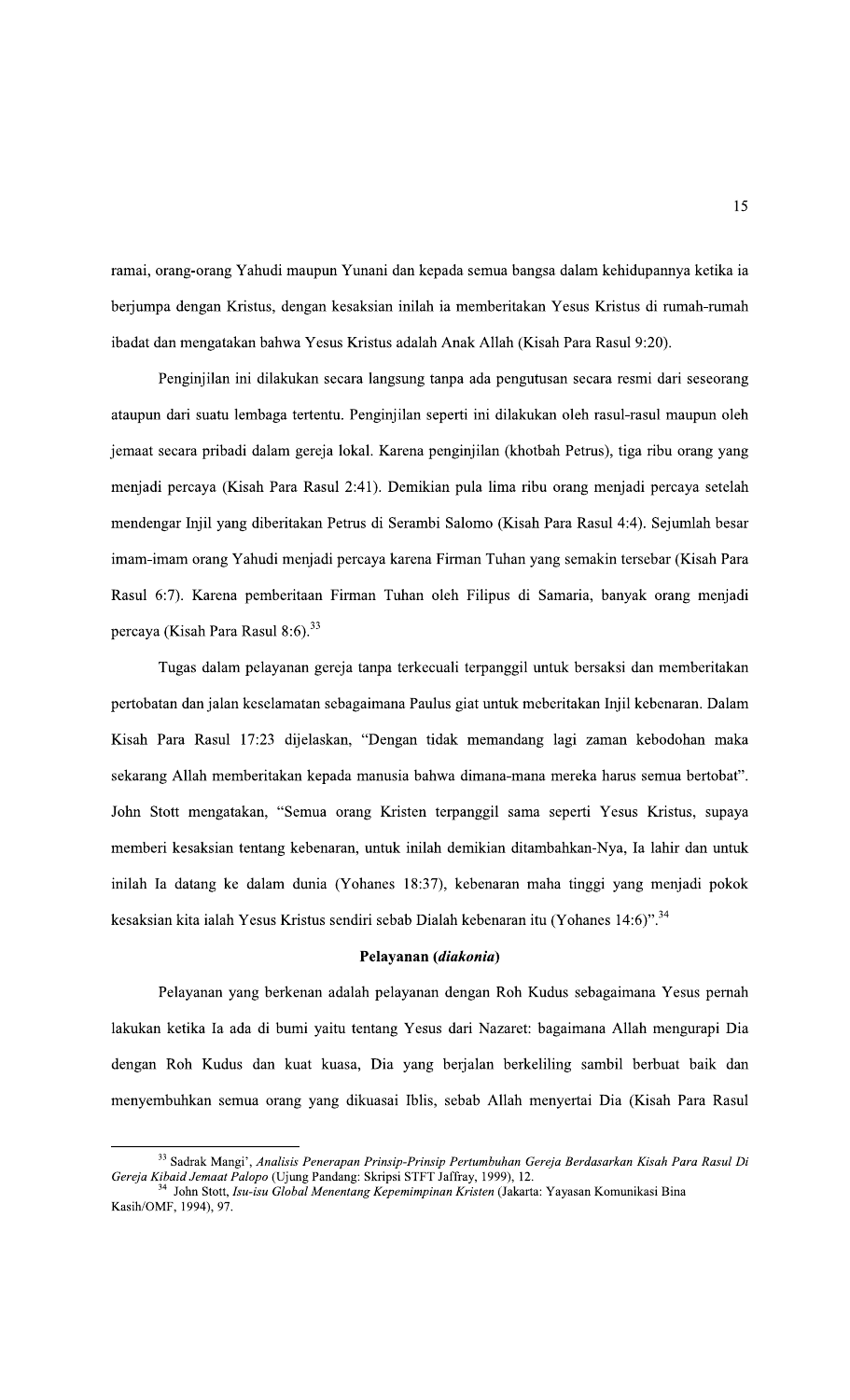10:38). Roh Kudus menolong seorang Kristen untuk melayani karena kasih Kristus telah mendiami hati orang percaya dan berkewajiban memikul kuk yang diberikan oleh Tuhan untuk mengasihi sesama manusia.

Bagi Paulus, kata "pelayanan" mencakup seluruh dimensi tugas Kristen (Efesus 4:8,12). Semua murid Kristus terpanggil kepada tugas pelayanan ini. Ketika setiap anggota Tubuh "bekerja dengan benar", Tubuh Kristus bertumbuh dalam ukuran, dalam kedalaman rohani dan dalam jangkauan (ayat 16). "Pelayanan" internal mencakup pelayanan jemaat setempat kepada Tuhan adalah ibadah (melalui doa, pujian, sakramen, dan mendengar Firman-Nya), pelayanan anggota satu sama lain "untuk kepentingan bersama" (1 Korintus 12:7;2 Korintus 8:4), pelayanan mengajar yang melaluinya jemaat yang percaya itu ditanami norma-norma tradisi rasuli (Kisah Para Rasul 6:4;Roma 12:7). Ketiga hal ini:ibadah, berbagi, dan mengajar sangat penting bagi vitalitas kehidupan batin setiap jemaat-koinonia umat Allah. "Pelayanan" eksternal juga mempunyai tiga komponen. Ketiga komponen ini sering digambarkan sebagai "misi" Gereja karena ketiganya mencakup semua hal yang harus dilakukan oleh orang Kristen dank arena itulah mereka diutus ke dunia. Ada panggilan khusus yakni mereka yang memiliki kebutuhan khusus: "orang miskin, janda, yatim, tahanan, tunawisma dan lain-lain (Roma 12:7-8;Galatia 6:10a). Disamping itu, ada juga pelayanan perdamaian yang melaluinya orang Kristen bekerja demi kerukunan antara manusia dan demi keadilan sosial dalam masyarakat (2 Korintus 5:18-21). Dan pelayanan tertinggi mereka adalah membawa orang bukan Kristen kepada Hamba itu sendiri.<sup>35</sup> Ada tiga rujukan tentang sifat kepelayanan dan kerendahan hati. Ketika Yesus menjelaskan bahwa Ia datang untuk melayani dan memberikan hidup-Nya sebagai tebusan untuk banyak orang, Ia memaksudkan hal itu sebagai teladan tentang kebesaran untuk kita (Markus 10:43-45;juga diulang dalam Matius 20:25-28). Ketika terjadi perdebatan mengenai siapa murid yang paling besar, Yesus mengatakan bahwa yang paling besar adalah dia yang melayani. Ia kemudian mengatakan, "Aku ada di tengah-tengah kamu sebagai pelayan" (Lukas 22:24-27). Setelah Yesus membasuh kaki murid-murid-Nya, Ia memaksudkan tindakan itu sebagai hal yang harus

<sup>35</sup> Arthur F. Glasser, "Rasul Paulus dan Tugas Penginjilan" dalam Misi Menurut Perspektif Alkitab (Jakarta: Yayasan Komunikasi Bina Kasih, 2007), 145-146.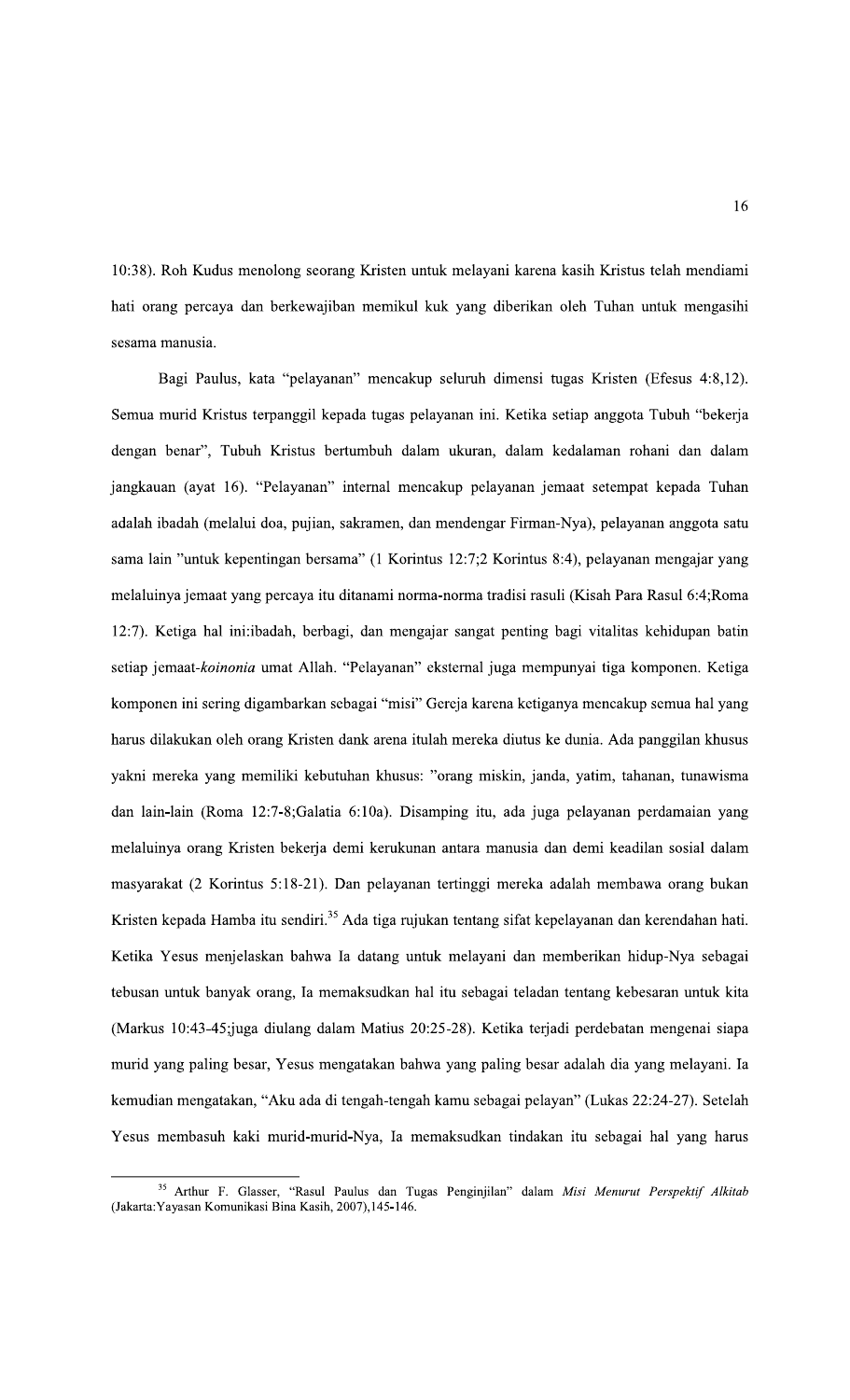diteladani oleh murid-murid-Nya (Yohanes 13:14-17).<sup>36</sup> Pelayanan Yesus adalah teladan terbaik untuk melayani dengan benar. Pelayanan yang digerakkan noleh belas kasihan dan bukan karena kebaikan semata.

### Penderitaan

Sementara itu banyak saudara-saudara telah tersebar karena penganiayaan yang timbul sesudah Stefanus dihukum mati. Mereka tersebar sampai ke Fenisia, Siprus dan Antiokhia; namun mereka memberitakan Injil kepada orang Yahudi saja (Kisah Para Rasul 11:19). Hal ini menunjukkan bahwa mereka tetap berani memberitakan Yesus Kristus walaupun mereka dianiaya dan menderita ditangkap dan dipenjara. Hal yang sama dialami oleh rasul-rasul yang ditangkap dan dimasukkan ke dalam penjara (Kisah Para Rasul 5:18;13:50;21:30). Namun mereka mendapat kabar: "Lihat, orang-orang yang telah kamu masukkan ke dalam penjara, ada di dalam Bait Allah dan mereka mengajar orang banyak" (Kisah Para Rasul 5:25). Sepanjang kehidupan rasul Paulus selalu ada penderitaan, tetapi ia tidak menyerah dan tetap berani menyatakan kebenaran dan Injil Yesus Kristus.

Penderitaan itu sendiri tidak membuktikan apa-apa. Tetapi penderitaan yang dialami karena "pengenalan akan Kristus", dan kehilangan yang dialami "agar memperoleh Kristus" (Filipi 3:8) membuktikan bahwa Kristus sangat bernilai. "Berbahagialah kamu, jika karena Aku kamu dicela dan dianiaya...Bersukacitalah dan bergembiralah karena upahmu besar di sorga" (Matius 5:11-12). Kehilangan dan penderitaan yang kita terima dengan sukacita demi Kerajaan Allah menunjukkan supremasi kemuliaan Allah dengan lebih jelas lagi di dalam dunia daripada yang dapat ditunjukkan oleh ibadah dan doa.<sup>37</sup> Melalui penderitaan yang dialami gereja mula-mula yang menyebabkan pertumbuhan gereja semakin pesat karena semua murid Yesus mengerti bahwa penderitaan diperlukan untuk meneguhkan iman dan menuju kedewasaan penuh dan tingkat pertumbuhan yang sesuai dengan kepenuhan Kristus (Efesus 4:13).

#### Kepemimpinan

<sup>&</sup>lt;sup>36</sup> Ajith Fernando, *Allah Tritunggal dan Misi* (Jakarta: Yayasan Komunikasi bina Kasih, 2008),41.

<sup>&</sup>lt;sup>37</sup> John Piper, Jadikan Sekalian Bangsa Bersukacita! (Bandung: Lembaga Literatur Baptis, 2003), 354.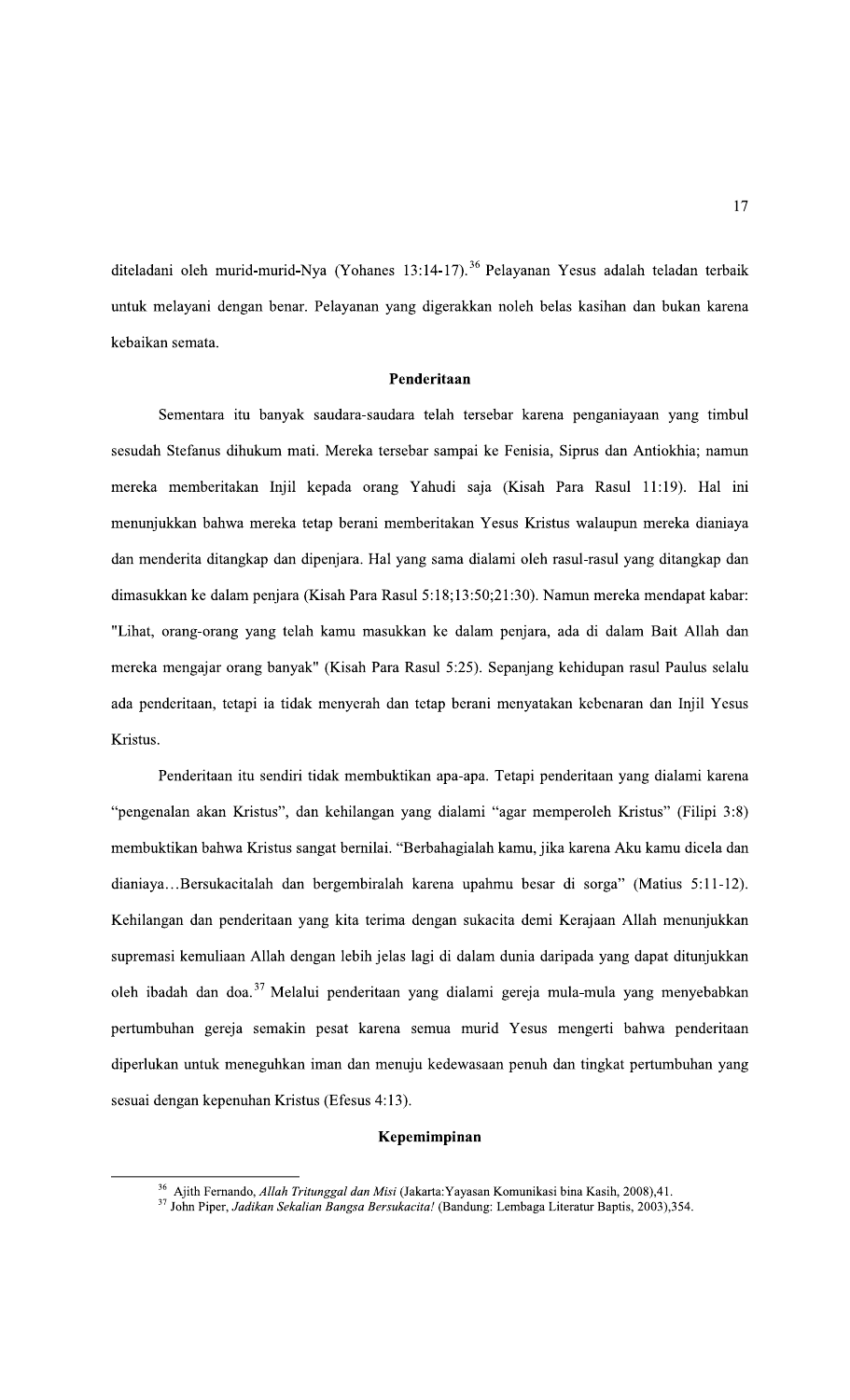Para rasul dalam Kisah Para Rasul telah menunjukkan karakter kepemimpinan Kristus. Seorang pemimpin harus dipenuhi dengan Roh Kudus dan dipimpin Roh Kudus (Kisah Para Rasul 1:8;4:8,31;5:32;6:5;11:24). Seorang yang dipimpin Roh tidak akan mengambil keputusan sesuai kehendaknya tetapi seturut kehendak Allah dan tuntunan Roh Kudus. Oleh karena disuruh Roh Kudus, Barnabas dan Saulus berangkat ke Seleukia, dan dari situ mereka berlayar ke Siprus (Kisah Para Rasul 13:4). Dengan kuasa dan urapan Roh Kudus maka Petrus dapat membawa orang yang belum percaya untuk menjadi murid-murid Kristus (Kisah Para Rasul 2:38-41). Orang-orang yang menerima perkataannya itu memberi diri dibaptis dan pada hari itu jumlah mereka bertambah kirakira tiga ribu jiwa.

Selain itu seorang pemimpin harus rela membayar harga bersama dengan jemaatnya. Hal ini dijelaskan dalam Kisah Para Rasul pasal 6 tertulis jelas bahwa para rasul tidak mau melalaikan Firman Allah untuk melayani meja. Artinya sebagai pemimpin harus memiliki persekutuan pribadi dengan Allah sendiri untuk merenungkan dan diajar melalui Roh Kudus. Jadi tidak sekedar terus melayani dan menginjil, tetapi memiliki kesendirian dengan Allah untuk dapat memusatkan pikiran dalam doa dan pelayanan Firman dan para rasul memilih orang yang penuh Roh dan hikmat, supaya kami mengangkat mereka untuk tugas pelayanan diakonal (Kisah Para Rasul 6:2-5). Usul itu diterima baik oleh seluruh jemaat, lalu mereka memilih Stefanus, seorang yang penuh iman dan Roh Kudus, dan Filipus, Prokhorus, Nikanor, Timon, Parmenas dan Nikolaus, seorang penganut agama Yahudi dari Antiokhia.

George W. Peters dalam bukunya "A Theology of Church Growth", mengatakan beberapa ciri utama seorang hamba Allah yang hidupnya dapat dipakai Allah untuk mendatangkan pertumbuhan gereja-Nya:<sup>38</sup>

Ia telah menerima panggilan Tuhan Yesus Kristus dan tetap setia mengikuti Tuhan dalam situasi  $1<sup>1</sup>$ apapun, terlepas dari kelemahan dan keterbatasannya, ia akan setia berkata sama seperti Petrus "Tuhan, kepada siapakah kami akan pergi"? (Yohanes 6:68).

<sup>&</sup>lt;sup>38</sup> George W.Peters dalam Chris Mantika, Buku Makalah Seminar Pertumbuhan Gereja 1989: Theologia Pertumbuhan Gereja (Jakarta: Panitia SPG, 1989), 38-39.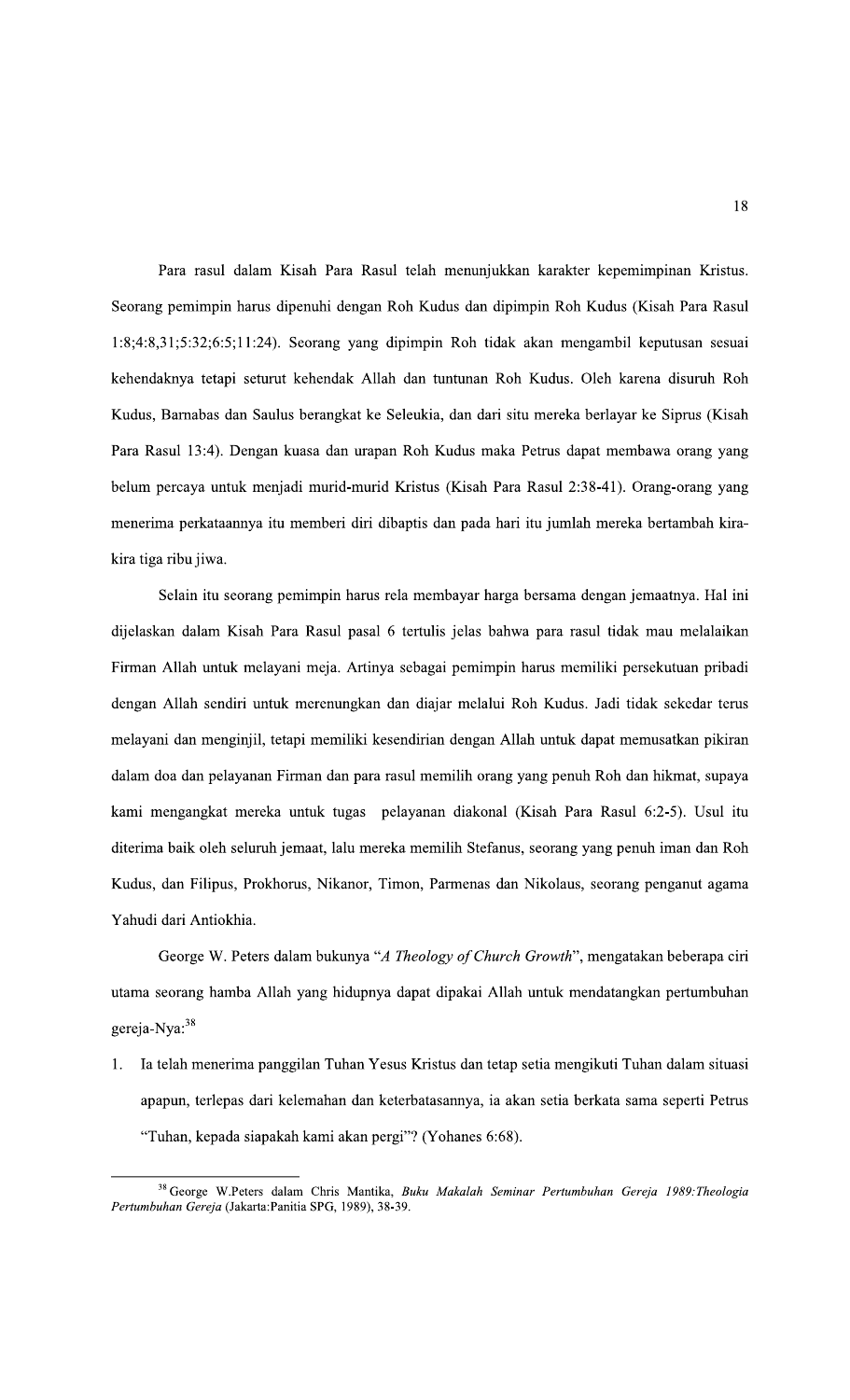- Ia adalah hamba yang dengan sukarela memasuki pelayanan kepada Kristus dan gereja-Nya 2. tanpa ambisi mencari kekayaan material dan kepentingan pribadi (Matius 26:57-62;14:25- $33).$
- Ia adalah hamba yang mengalami persekutuan yang makin hari makin mendalam dengan Tuhan,  $3.$ sehingga ia bukan saja mampu menyampaikan Firman-Nya, tetapi juga menjelaskan prinsipprinsip yang diajarkan-Nya dan memancarkan Tuhan dari dirnya (I Petrus 2:9).
- $4.$ Ia adalah hamba Allah yang hidup dan berjalan di dalam Roh Allah (Galatia 5:25; Efesus 4:30).
- 5. Ia adalah hamba yang telah menetapkan prioritas hidup-Nya baik dalam kehidupan pribadi maupun dalam pelayanan (Matius 6:33). Tiga hal penting yang terlihat dalam hidup para rasul yang menggambarkan hal ini secara nyata, ialah:
	- a. Mereka menempatkan pelayanan rohani di atas segala-galanya, meskipun mereka ada terlibat juga dalam pelayanan sosial dan pelayanan fisik seperti terlihat dalam Kisah Para Rasul 6:1-4.
	- b. Mereka menyatukan kehidupan berdoa dan berkhotbah secara seimbang (Kisah Para Rasul  $6, 2, 4$ ).
	- c. Mereka menempatkan pelayanan penginjilan lebih utama dari semua pelayanan (Kisah Para Rasul 12:2,24).
- Ia adalah hamba yang menerima dan menerapkan pelayanan bersama sebagai satu tim (Kisah 6. Para Rasul 3:1,4;4: 23 - 31); doa bersama, daya bersama dan dana bersama.
- Ia adalah hamba yang yang memiliki berita Injil Keselamatan yang membara dalam desakan 7. Tuhan yang menggelora di dalam dada hamba Allah menyebabkan ia tak tertahankan dalam proklamasi Injil keselamatan itu (Kisah Para Rasul 14:19 – 20).
- Ia adalah hamba yang rela berkorban dan rela menderita bahkan mati sekalipun bagi  $8<sup>1</sup>$ pemberitaan Injil dalam Tuhan Yesus Kristus yang telah mati dan bangkit bagi dunia ini (Kisah Para Rasul 4:12-31;7:60). Hal ini dilaksanakan dengan sukacita (Filipi 4:4-9).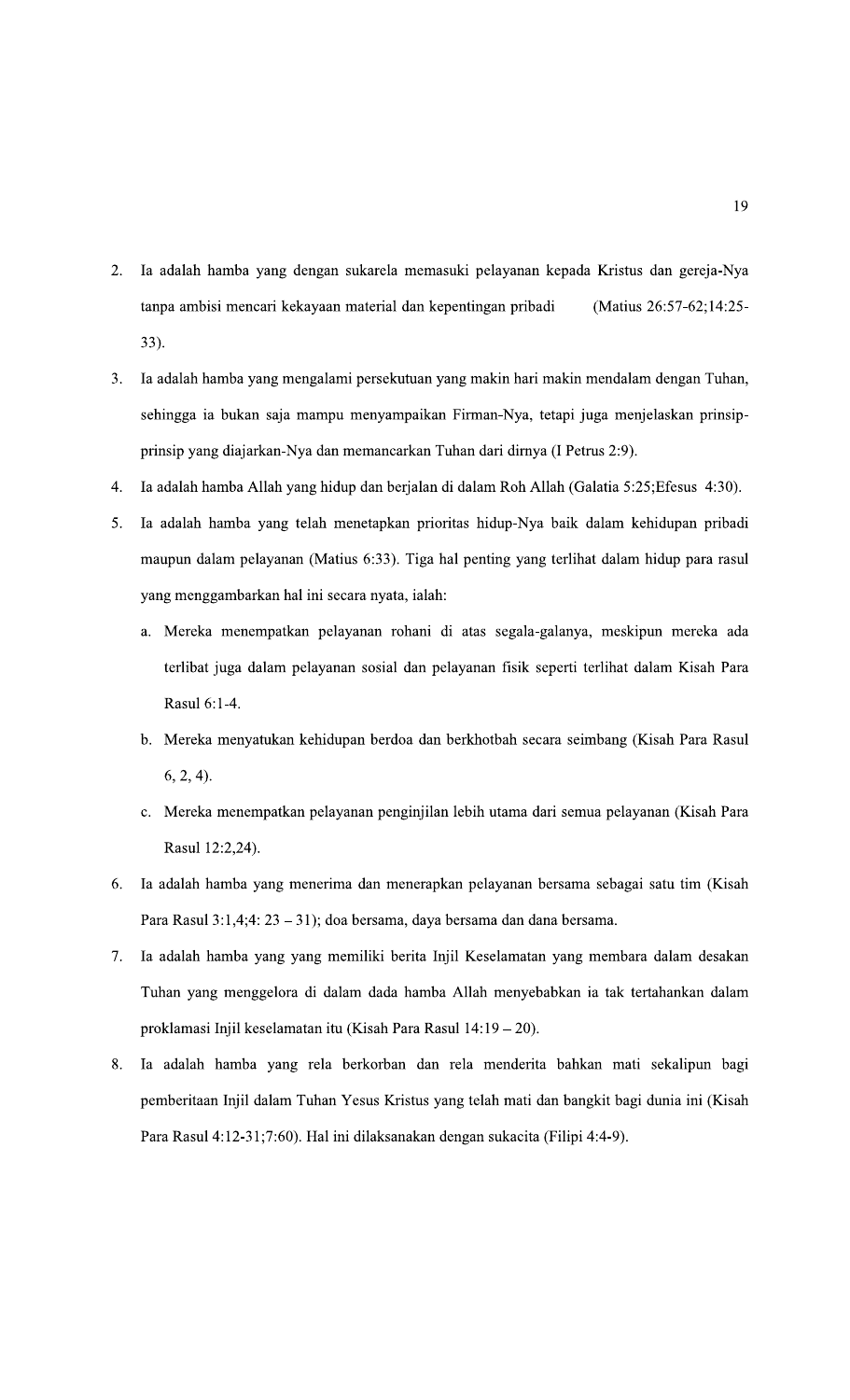9. Ia adalah hamba Allah yang menyampaikan Firman Allah (I Timotius 4:2a), bukan dari dongeng atau pengalaman dirinya. Artinya bukan suatu eisegese yaitu hasil pemikiran yang didukung dengan Firman Tuhan, melainkan apa yang dikatakan oleh Firman Tuhan itu sendiri.

## Gereja yang Bertumbuh Adalah Gereja yang memiliki Tujuan

Gereja mula-mula bertumbuh karena gereja Tuhan memiliki tujuan Agung yaitu agar semua orang diselamatkan dalam nama Yesus Kristus yaitu Tuhan dan Juruselamat (Kisah Para Rasul 4:12; Yohanes 14:6). Oleh karena pemberitaan para rasul dan penginjil maka semua orang yang mendengar itu memuliakan Allah. Lalu mereka berkata kepada Paulus: "Saudara, lihatlah, beriburibu orang Yahudi telah menjadi percaya dan mereka semua rajin memelihara hukum Taurat (Kisah Para Rasul 21:20). Sebab segala sesuatu adalah dari Dia, dan oleh Dia, dan kepada Dia: Bagi Dialah kemuliaan sampai selama-lamanya! (Roma11:36).

Gereja mula-mula didorong oleh dua hal yaitu hukum terutama dan Amanat Agung (Matius 28:18-20). Mereka didorong oleh Hukum yang Terutama dan Amanat Agung. Kedua bagian ini memberikan kepada mereka tugas-tugas penting yang harus menjadi fokus gereja sampai Kristus kembali. Jawab Yesus kepadanya: "Kasihilah Tuhan, Allahmu, dengan segenap hatimu dan dengan segenap jiwamu dan dengan segenap akal budimu. Itulah hukum yang terutama dan yang pertama (Matius 22:37-38).<sup>39</sup> Gereja yang *didorong oleh tujuan* bertekad untuk memenuhi kelima tugas yang sudah ditetapkan Kristus dan yang harus dilaksanakan oleh gereja-Nya yaitu: 1) kasihanilah Tuhan dengan segenap hatimu; 2) kasihanilah sesama manusia seperti dirimu sendiri; 3) pergi dan jadikan murid; 4) baptiskan mereka; dan 5) ajarlah mereka untuk taat.<sup>40</sup>

Dengan mengorganisasikan gereja Anda sekitar kelima tujuan tersebut dan mengenali jemaat dalam gereja sesuai dengan komitmen mereka kepada masing-masing tujuan itu, maka Anda sedang

<sup>&</sup>lt;sup>39</sup> Rick Warren, Pertumbuhan Gereja Masa Kini (Jakarta: Yayasan Penerbit Gandum Mas, 1999), 108.  $40$  Ibid., 109-111.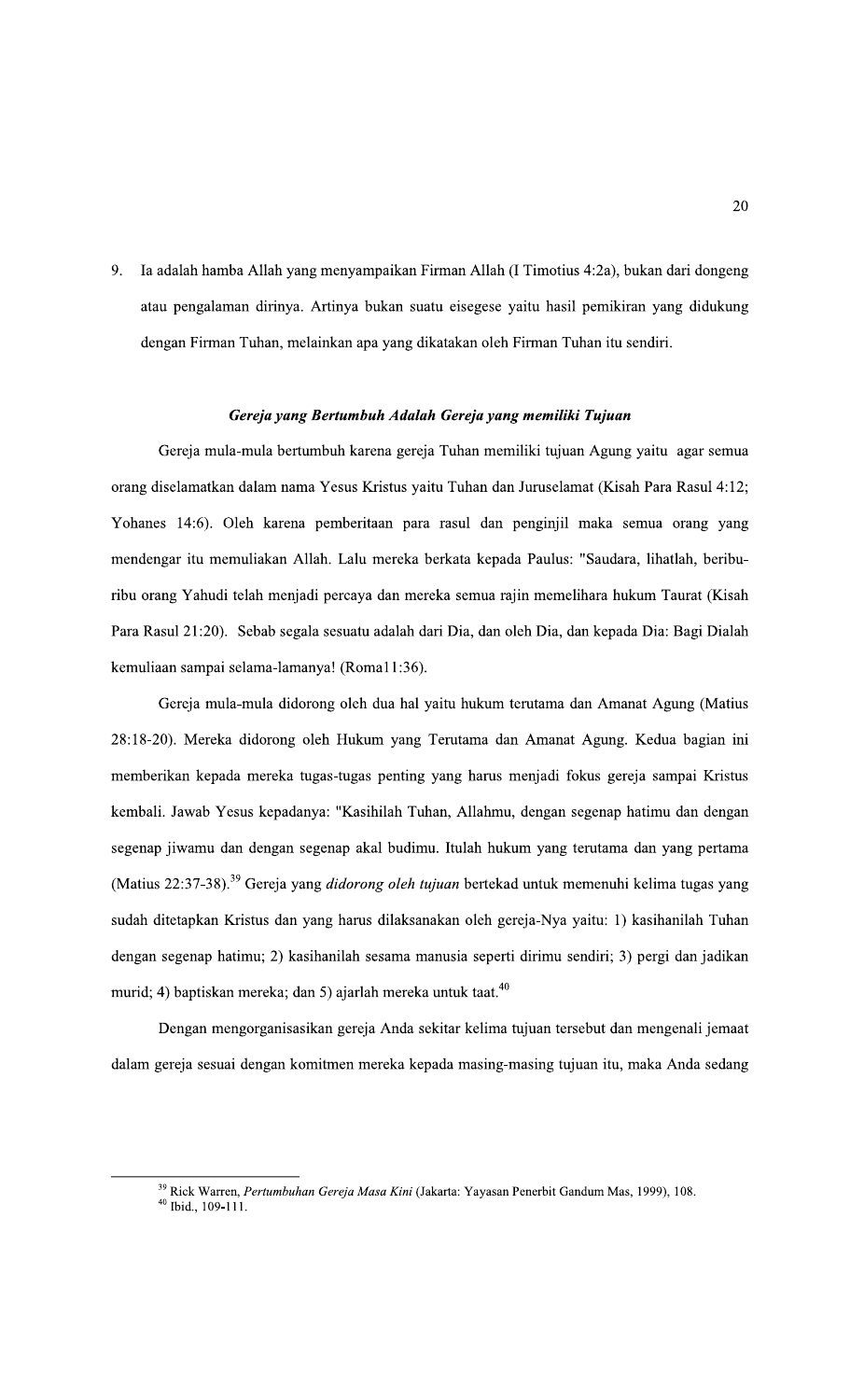melakukan cara yang terbaik untuk mengimbangkan pelayanan Anda dan menghasilkan gereja yang sehat.<sup>41</sup>

## **BABIII**

## **PENUTUP**

### **Kesimpulan**

Kitab Kisah Para Rasul menjelaskan prinsip-prinsip pertumbuhan gereja bahwa pertumbuhan gereja adalah kehendak Allah karena mereka menyadari bahwa Allah menghendaki gereja-Nya bertumbuh baik secara kuantitas dan kualitas. Roh Kudus berkarya dalam pertumbuhan gereja mulamula dengan kuasa dan urapan-Nya yang memenuhi para rasul dalam pemberitaan Injil dan penanaman gereja-Nya. Rasul Paulus tidak saja melaksanakan tujuan-tujuan ini dalam pelayanannya, tetapi ia juga menjelaskannya di Efesus 4:1-16. Contoh yang paling jelas terdapat dalam jemaat mula-mula di Yerusalem yang diuraikan dalam Kisah Para Rasul 2:1-47. Mereka saling mengajar, mereka bersekutu bersama-sama, mereka beribadah, mereka melayani, dan mereka menginjil. Gereja ada untuk mendidik, mendorong, memuliakan, memperlengkapi dan menginjil.<sup>42</sup> Gereja yang bertumbuh memiliki tujuan yaitu melakukan Amanat Agung dan hukum terutama dan utama sebagai keseluruhan kitab Taurat.

 $41$  Ibid., 142.

<sup>&</sup>lt;sup>42</sup> Rick Warren, Pertumbuhan Gereja Masa Kini (Jakarta: Yayasan Penerbit Gandum Mas, 1999), 112.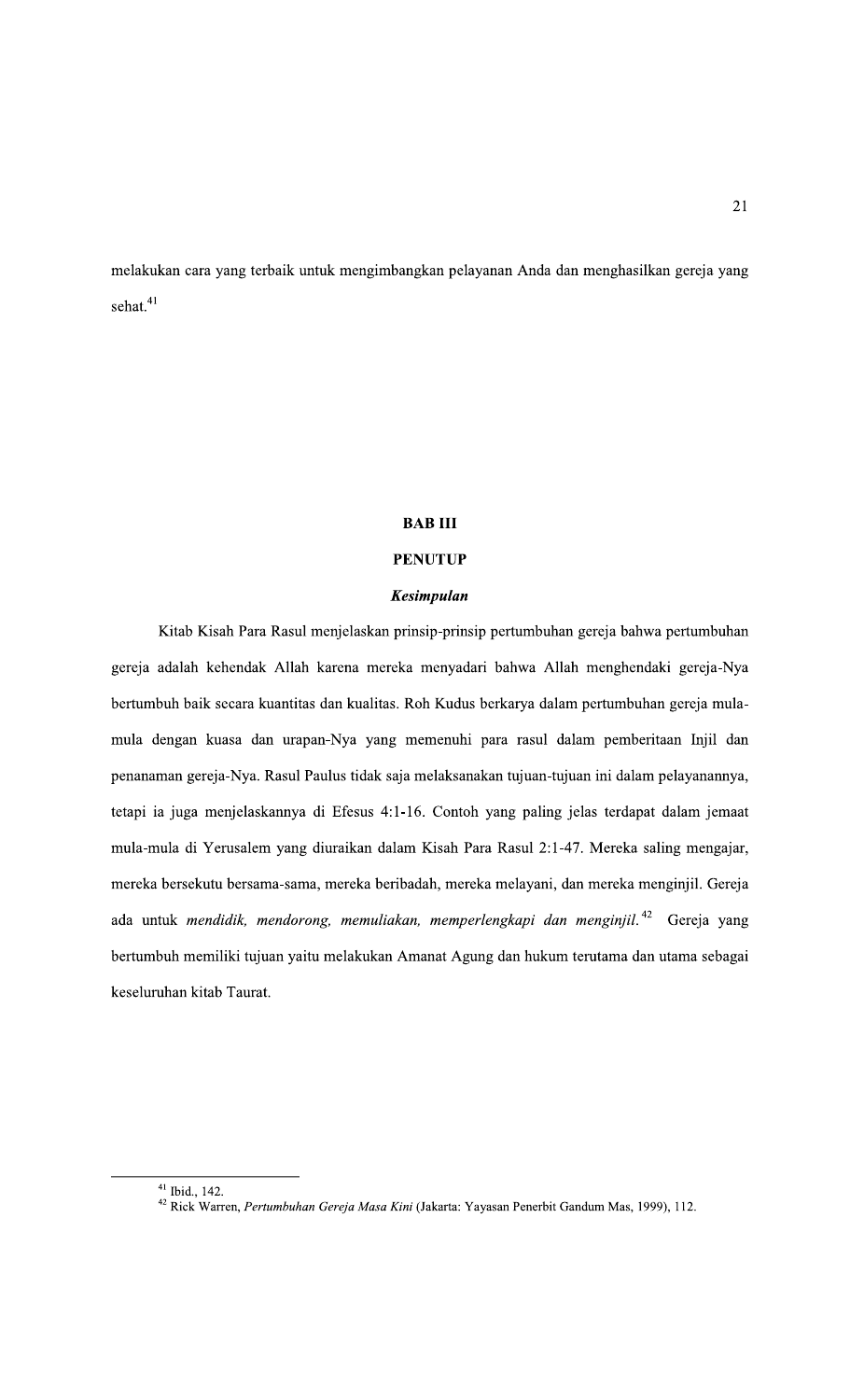#### **KEPUSTAKAAN**

#### **Alkitab**

Alkitab. 2004. Jakarta:Lembaga Alkitab Indonesia.

#### **Buku-buku**

Djadi, Jermia. 2012. Diktat Teologi Pertumbuhan Gereja. Makassar: Sekolah Tinggi Theologia Jaffray.

Elliott, Ralph H. 1982. Church Growth That Counts. Valley Forge: Judson Press.

Fernando, Ajith. 2008. Allah Tritunggal dan Misi. Jakarta: Yayasan Komunikasi Bina Kasih.

Ladd, George Eldon. 1999. Teologi Perjanjian Baru Jilid II. Bandung: Yayasan Kalam Hidup.

Gerber, Vergil. 1973. Pedoman Pertumbuhan Gereja Penginjilan. Bandung: Yayasan Kalam Hidup.

Griffiths, Michael.n.d. Gereja dan Panggilan Masa Kini. Jakarta: BPK Gunung Mulia.

Hinn, Benny. 2008. Selamat Datang Roh Kudus. Jakarta: Penerbit Immanuel Publishing House.

Jenson, Ron dan Jim Stevens. 1996. Dinamika Pertumbuhan Gereja. Malang: Yayasan Penerbit Gandum Mas.

Peters, George W. 1981. A Theology of Church Growth. Michigan: Zondervan Publishing House.

- Piper, John. 2003. Jadikan Sekalian Bangsa Bersukacita!. Bandung: Lembaga Literatur Baptis.
- Potthoff, Harvey H. 1965. Acts Then and Now. New York: Joint Commission on Education and Cultivation Boart of The Methodist Church New York.
- Schwarz, Christian A. 1999. Ringkasan Pertumbuhan Gereja Alamiah. Jakarta: Yayasan Media Buana Indonesia.
- Sopater, Sularso. et al. 1989. Buku Makalah Seminar Pertumbuhan Gereja. Jakarta:Panitia SPG.
- Stott, John. 1994. Isu-isu Global Menentang Kepemimpinan Kristen. Jakarta: Yayasan Komunikasi Bina Kasih/OMF.
- Stott, John R.W. et al. 2007. Misi Menurut Perspektif Alkitab. Jakarta: Yayasan Komunikasi Bina Kasih.
- Kennedy, D. James.n.d. Ledakan Penginjilan. Jakarta: E.E. Internasional III dan IFTK Jaffray Jakarta.

Tomatala, Yakob. 2003. Teologi Misi. Jakarta: Leadership Foundation.

Wagner, C. Peter. 1996. Strategi Perkembangan Gereja. Malang: Yayasan Penerbit Gandum Mas.